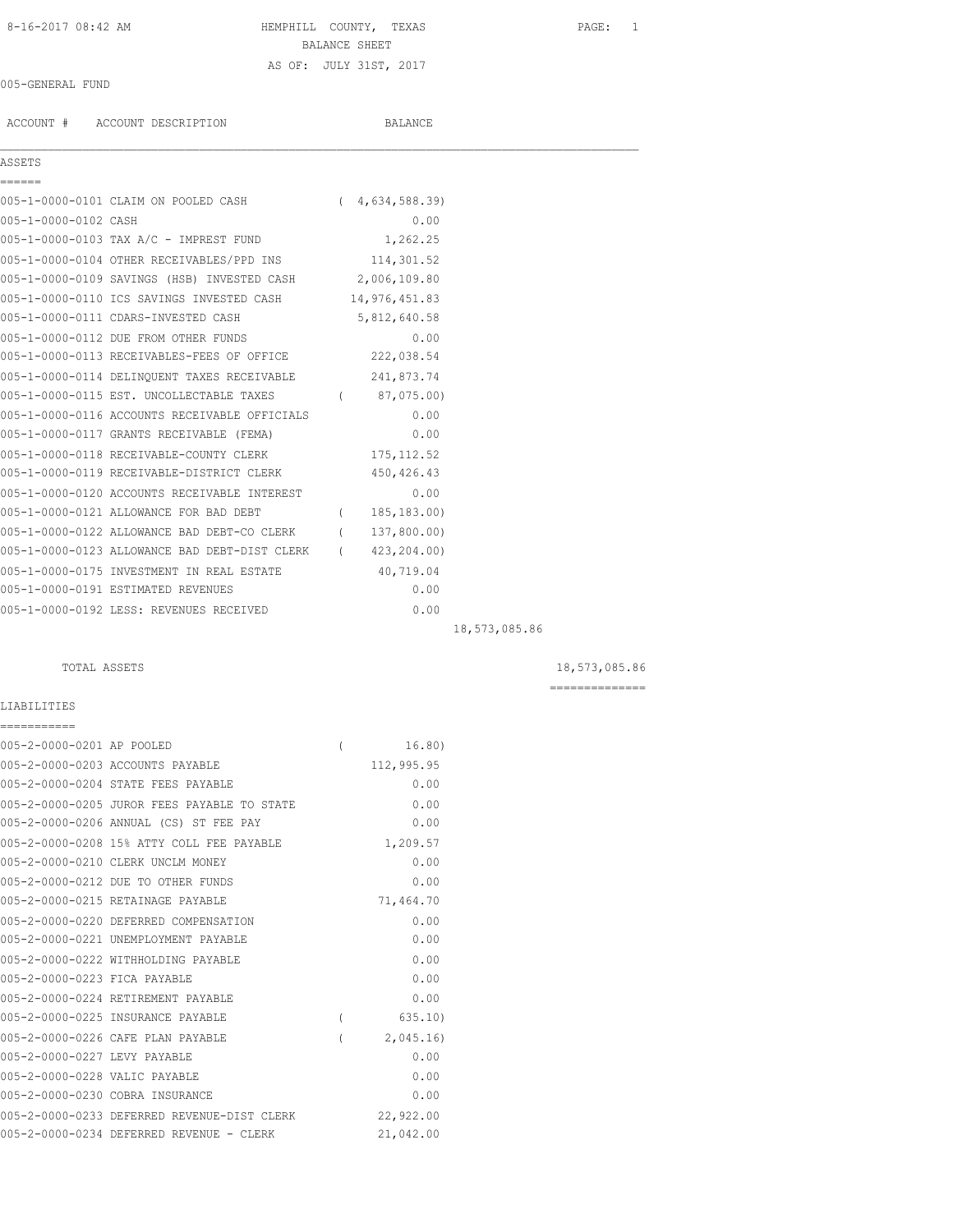8-16-2017 08:42 AM **HEMPHILL COUNTY, TEXAS** PAGE: 2

BALANCE SHEET AS OF: JULY 31ST, 2017

005-GENERAL FUND

|                              | ACCOUNT # ACCOUNT DESCRIPTION                  | BALANCE           |
|------------------------------|------------------------------------------------|-------------------|
|                              | 005-2-0000-0236 DEFERRED REVENUE - JP          | 23, 377.00        |
|                              | 005-2-0000-0238 DEFERRED TAX REVENUE           | 139,806.00        |
|                              | 005-2-0000-0261 SALES TAX REPORT               | 1.35)<br>$\left($ |
|                              | 005-2-0000-0281 APPROPRIATIONS                 | 0.00              |
|                              | 005-2-0000-0282 LESS: EXPENDITURES             | 0.00              |
|                              | 005-2-0000-0283 LESS: ENCUMBRANCES             | 0.00              |
|                              | 005-2-0000-0290 PRIOR YR A/PAYABLE             | 0.00              |
|                              | 005-2-0000-0301 1-CCC COURT COSTS COLLECTED    | 0.00              |
|                              | 005-2-0000-0306 6-BAIL BOND FEE                | 256.50            |
|                              | 005-2-0000-0307 7-DNA CONVICTIONS              | 0.00              |
|                              | 005-2-0000-0308 8-DNA CS COMM. SUPERVISION     | 0.00              |
|                              | 005-2-0000-0309 9-DNA JV TESTING FEE JV        | 0.00              |
|                              | 005-2-0000-0310 10-EMS TRAMA FUND              | 0.01              |
|                              | 005-2-0000-0311 11-JPD-JUV PRO DIVERSION FEE   | 0.00              |
|                              | 005-2-0000-0312 12-JRF-JURY REIMBURSEMENT FEE  | 0.00              |
|                              | 005-2-0000-0313 13-IDF INDIGENT DEFENSE FEE    | 0.00              |
|                              | 005-2-0000-0314 14-MVF MOVING VIOLATION FEE    | 0.00              |
|                              | 005-2-0000-0315 15-STF STATE TRAFFIC FINE      | 0.00              |
|                              | 005-2-0000-0316 16-POF PEACE OFFICER FEES      | 0.00              |
|                              | 005-2-0000-0317 17-FTA FAILURE TO APPEAR       | 0.00              |
|                              | 005-2-0000-0318 18-JUD FUND CONSTITUTIONAL     | 0.00              |
|                              | 005-2-0000-0320 MCW-MOTOR CARRIER WT           | 0.00              |
|                              | 005-2-0000-0321 TP-TIME PAYMENT FEE            | 0.00              |
|                              | 005-2-0000-0322 DRF-DRIVING RECORDS FEE        | 0.00              |
|                              | 005-2-0000-0323 JS-JUDICIAL SUPPORT FEE        | 0.00              |
|                              | 005-2-0000-0324 TPDF-TRUANCY PREV DIV FUND     | 0.00              |
|                              | 005-2-0000-0325 SPECIALTY COURT                | 21.10             |
|                              | 005-2-0000-0326 7TH COURT OF APPEALS           | 0.00              |
| 005-2-0000-0327 OMNIBASE     |                                                | 54.00             |
|                              | 005-2-0000-0328 PARKS&WILDLIFE                 | 0.00              |
|                              | 005-2-0000-0329 CHILD SAFETY SEAT              | 377.65            |
| 005-2-0000-0330 CISD         |                                                | 100.00            |
| 005-2-0000-0331 TRAILEE/CASA |                                                | 0.00              |
|                              | 005-2-0000-0400 BIRTH-REMOTE ACCESS            | 0.00              |
|                              | 005-2-0000-0410 1-BIRTH CERTIFICATE FEE        | 0.00              |
|                              | 005-2-0000-0420 2-MLF MARRIAGE LICENSE FEE     | 0.00              |
|                              | 005-2-0000-0430 3-DIM DEC OF INFORMAL MARRIAGE | 0.00              |
|                              | 005-2-0000-0440 4-NDF NONDISCLOSURE FEES       | 0.00              |
|                              | 005-2-0000-0450 5-TCV-JUROR DONATIONS          | 0.00              |
|                              | 005-2-0000-0460 6-JUSTICE CTS-INDIGENT LEGAL   | 0.00              |
|                              | 005-2-0000-0470 7A-STATUTORY PROBATE           | 0.00              |
|                              | 005-2-0000-0471 7B-JUDICIAL FUND FILING FEE    | 0.00              |
|                              | 005-2-0000-0480 8A-STATUTORY CO COURT          | 0.00              |
|                              | 005-2-0000-0481 8B-JUDICIAL FUND               | 0.00              |
|                              | 005-2-0000-0490 9A-CONSTITUTIONAL CO COURT     | 0.00              |
|                              | 005-2-0000-0491 9B-JUDICIAL FUND FILING FEE    | 0.00              |
| 005-2-0000-0492 10A-DIVORCE  |                                                | 0.00              |
|                              | 005-2-0000-0493 10B-OTHER THAN DIVORCE         | 0.00              |
|                              | 005-2-0000-0494 10C-INDIGENT LEGAL SERVICES    | 0.00              |
|                              | 005-2-0000-0495 11-JUDICIAL SUPPORT FEE        | 0.00              |
|                              | 005-2-0000-0496 SFP-ELECTRONIC FILING SYSTEM   | 0.00              |
|                              |                                                |                   |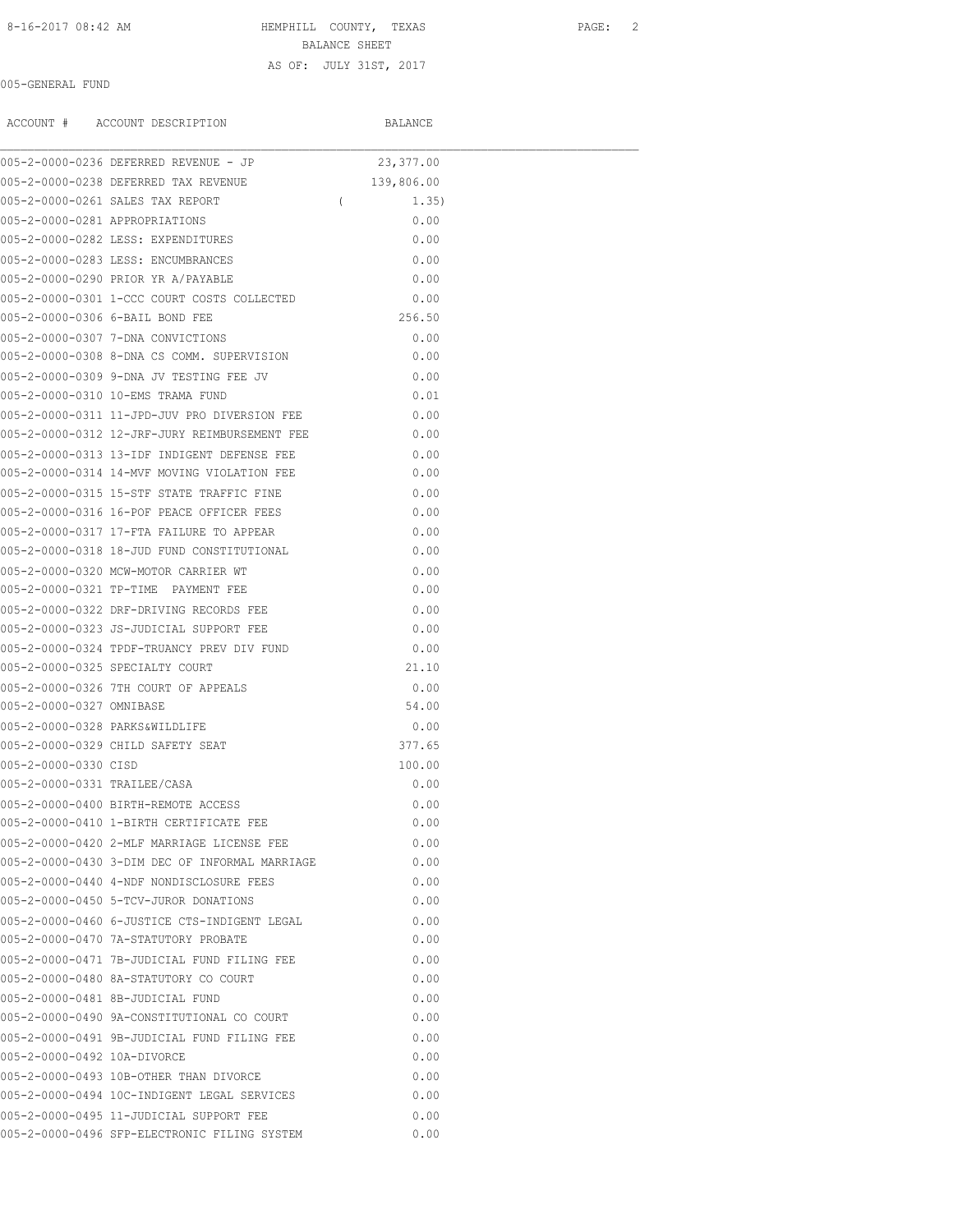| 8-16-2017 08:42 AM |  |
|--------------------|--|
|--------------------|--|

HEMPHILL COUNTY, TEXAS PAGE: 3

BALANCE SHEET

AS OF: JULY 31ST, 2017

005-GENERAL FUND

| ACCOUNT # ACCOUNT DESCRIPTION                     | BALANCE       |                  |                |
|---------------------------------------------------|---------------|------------------|----------------|
| 005-2-0000-0497 TEXAS HOME VISITING PROGRAM       | 7.08          |                  |                |
| 005-2-1510-0221 UNEMPLOYMENT PAYABLE              | 0.00          |                  |                |
| 005-2-1520-0221 UNEMPLOYMENT PAYABLE              | 0.00          |                  |                |
| 005-2-1530-0221 UNEMPLOYMENT PAYABLE              | 0.00          |                  |                |
| 005-2-1540-0221 UNEMPLOYMENT PAYABLE              | 0.00          |                  |                |
| 005-2-2410-0221 UNEMPLOYMENT PAYABLE              | 0.00          |                  |                |
| 005-2-2500-0221 UNEMPLOYMENT PAYABLE              | 0.00          |                  |                |
| 005-2-2550-0221 UNEMPLOYMENT PAYABLE              | 0.00          |                  |                |
| 005-2-2560-0221 UNEMPLOYMENT PAYABLE              | 0.00          |                  |                |
| 005-2-3500-0221 UNEMPLOYMENT PAYABLE              | 0.00          |                  |                |
| 005-2-3600-0221 UNEMPLOYMENT PAYABLE              | 0.00          |                  |                |
| 005-2-7001-0221 UNEMPLOYMENT PAYABLE              | 0.00          |                  |                |
| TOTAL LIABILITIES                                 |               | 390, 935.15      |                |
| EOUITY                                            |               |                  |                |
| ======                                            |               |                  |                |
| 005-3-0000-0301 CURRENT FUND BALANCE              | 16,484,132.07 |                  |                |
| 005-3-0000-0302 BUDGETED FUND BALANCE             | 0.00          |                  |                |
| TOTAL BEGINNING EOUITY                            | 16,484,132.07 |                  |                |
| TOTAL REVENUE                                     | 5,848,228.83  |                  |                |
| TOTAL EXPENSES                                    | 4,150,210.19  |                  |                |
| TOTAL REVENUE OVER/(UNDER) EXPENSES 1,698,018.64  |               |                  |                |
| TOTAL EQUITY & REV. OVER/(UNDER) EXP.             |               | 18, 182, 150. 71 |                |
| TOTAL LIABILITIES, EQUITY & REV.OVER/(UNDER) EXP. |               |                  | 18,573,085.86  |
|                                                   |               |                  | ============== |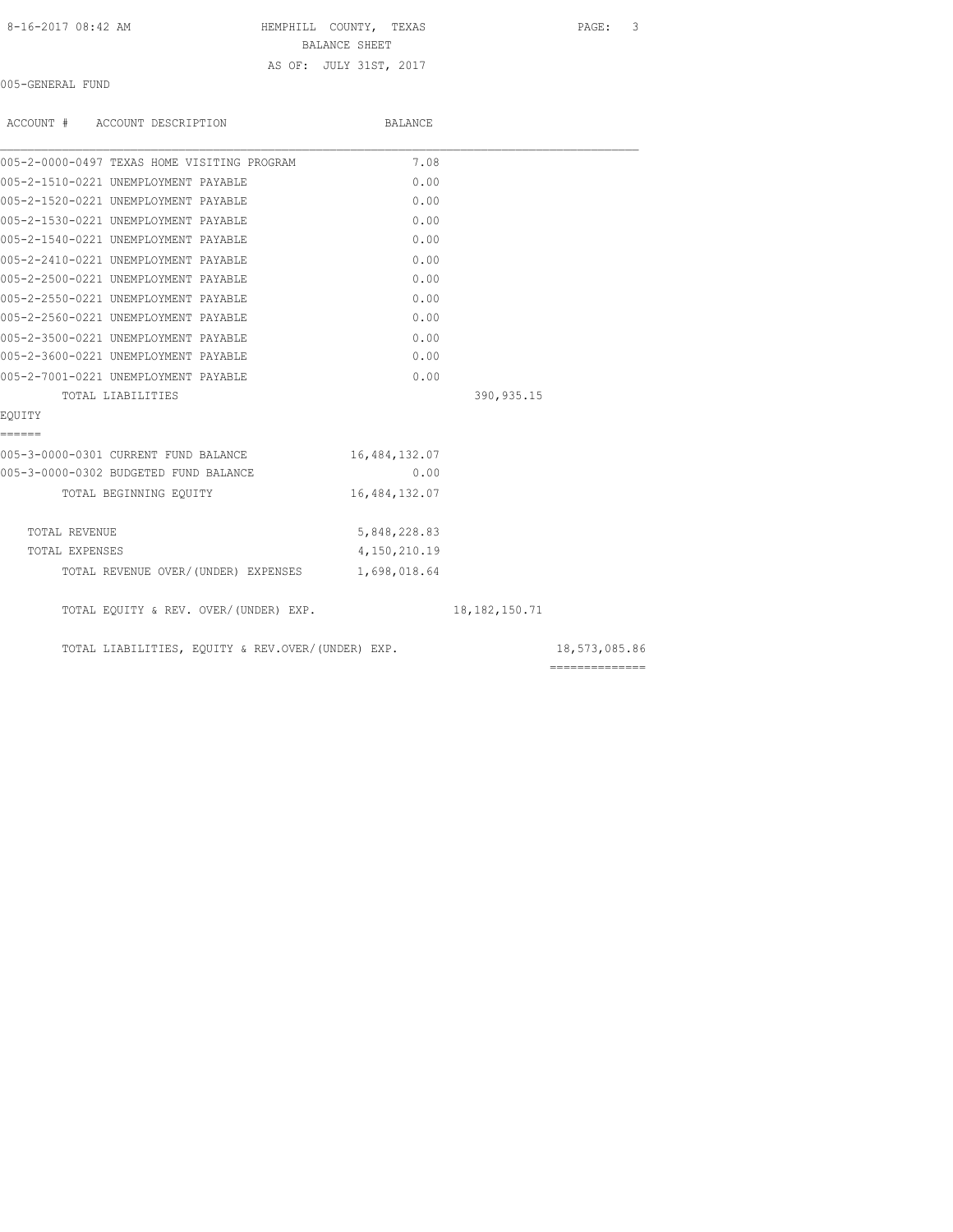| 8-16-2017 08:42 AM<br>HEMPHILL COUNTY, TEXAS      |          |          | PAGE: 1                                                                                                                                                                                                                                                                                                                                                                                                                                                                                |
|---------------------------------------------------|----------|----------|----------------------------------------------------------------------------------------------------------------------------------------------------------------------------------------------------------------------------------------------------------------------------------------------------------------------------------------------------------------------------------------------------------------------------------------------------------------------------------------|
| BALANCE SHEET                                     |          |          |                                                                                                                                                                                                                                                                                                                                                                                                                                                                                        |
| AS OF: JULY 31ST, 2017<br>008-LAW LIBRARY         |          |          |                                                                                                                                                                                                                                                                                                                                                                                                                                                                                        |
| ACCOUNT # ACCOUNT DESCRIPTION                     | BALANCE  |          |                                                                                                                                                                                                                                                                                                                                                                                                                                                                                        |
| ASSETS                                            |          |          |                                                                                                                                                                                                                                                                                                                                                                                                                                                                                        |
| ======<br>008-1-0000-0101 CLAIM ON POOLED CASH    | 6,739.26 |          |                                                                                                                                                                                                                                                                                                                                                                                                                                                                                        |
| 008-1-0000-0102 CASH - LAW LIBRARY                | 0.00     |          |                                                                                                                                                                                                                                                                                                                                                                                                                                                                                        |
| 008-1-0000-0191 ESTIMATED REVENUES                | 0.00     |          |                                                                                                                                                                                                                                                                                                                                                                                                                                                                                        |
| 008-1-0000-0192 LESS: REVENUES RECEIVED           | 0.00     |          |                                                                                                                                                                                                                                                                                                                                                                                                                                                                                        |
|                                                   |          | 6,739.26 |                                                                                                                                                                                                                                                                                                                                                                                                                                                                                        |
| TOTAL ASSETS                                      |          |          | 6,739.26                                                                                                                                                                                                                                                                                                                                                                                                                                                                               |
| LIABILITIES                                       |          |          | $\begin{array}{cccccccccc} \multicolumn{2}{c}{} & \multicolumn{2}{c}{} & \multicolumn{2}{c}{} & \multicolumn{2}{c}{} & \multicolumn{2}{c}{} & \multicolumn{2}{c}{} & \multicolumn{2}{c}{} & \multicolumn{2}{c}{} & \multicolumn{2}{c}{} & \multicolumn{2}{c}{} & \multicolumn{2}{c}{} & \multicolumn{2}{c}{} & \multicolumn{2}{c}{} & \multicolumn{2}{c}{} & \multicolumn{2}{c}{} & \multicolumn{2}{c}{} & \multicolumn{2}{c}{} & \multicolumn{2}{c}{} & \multicolumn{2}{c}{} & \mult$ |
| ===========                                       |          |          |                                                                                                                                                                                                                                                                                                                                                                                                                                                                                        |
| 008-2-0000-0201 AP POOLED                         | 0.00     |          |                                                                                                                                                                                                                                                                                                                                                                                                                                                                                        |
| 008-2-0000-0203 ACOUNTS PAYABLE                   | 0.00     |          |                                                                                                                                                                                                                                                                                                                                                                                                                                                                                        |
| 008-2-0000-0222 PAYROLL W/H PAYABLE               | 0.00     |          |                                                                                                                                                                                                                                                                                                                                                                                                                                                                                        |
| 008-2-0000-0223 PAYROLL FICA PAYABLE              | 0.00     |          |                                                                                                                                                                                                                                                                                                                                                                                                                                                                                        |
| 008-2-0000-0224 PAYROLL RETIREMENT PAYABLE        | 0.00     |          |                                                                                                                                                                                                                                                                                                                                                                                                                                                                                        |
| 008-2-0000-0225 PAYROLL INSURANCE PAYABLE         | 0.00     |          |                                                                                                                                                                                                                                                                                                                                                                                                                                                                                        |
| 008-2-0000-0281 APPROPRIATIONS                    | 0.00     |          |                                                                                                                                                                                                                                                                                                                                                                                                                                                                                        |
| 008-2-0000-0282 LESS: EXPENDITURES                | 0.00     |          |                                                                                                                                                                                                                                                                                                                                                                                                                                                                                        |
| 008-2-0000-0283 LESS: ENCUMBRANCES                | 0.00     |          |                                                                                                                                                                                                                                                                                                                                                                                                                                                                                        |
| 008-2-0000-0290 PRIOR YEAR PAYABLES               | 0.00     |          |                                                                                                                                                                                                                                                                                                                                                                                                                                                                                        |
| TOTAL LIABILITIES                                 |          | 0.00     |                                                                                                                                                                                                                                                                                                                                                                                                                                                                                        |
| EQUITY<br>======                                  |          |          |                                                                                                                                                                                                                                                                                                                                                                                                                                                                                        |
| 008-3-0000-0301 CURRENT FUND BALANCE              | 5,255.26 |          |                                                                                                                                                                                                                                                                                                                                                                                                                                                                                        |
| 008-3-0000-0302 BUDGETED FUND BALANCE             | 0.00     |          |                                                                                                                                                                                                                                                                                                                                                                                                                                                                                        |
| TOTAL BEGINNING EQUITY                            | 5,255.26 |          |                                                                                                                                                                                                                                                                                                                                                                                                                                                                                        |
| TOTAL REVENUE                                     | 2,170.00 |          |                                                                                                                                                                                                                                                                                                                                                                                                                                                                                        |
| TOTAL EXPENSES                                    | 686.00   |          |                                                                                                                                                                                                                                                                                                                                                                                                                                                                                        |
| TOTAL REVENUE OVER/(UNDER) EXPENSES               | 1,484.00 |          |                                                                                                                                                                                                                                                                                                                                                                                                                                                                                        |
| TOTAL EQUITY & REV. OVER/(UNDER) EXP.             |          | 6,739.26 |                                                                                                                                                                                                                                                                                                                                                                                                                                                                                        |
| TOTAL LIABILITIES, EQUITY & REV.OVER/(UNDER) EXP. |          |          | 6,739.26                                                                                                                                                                                                                                                                                                                                                                                                                                                                               |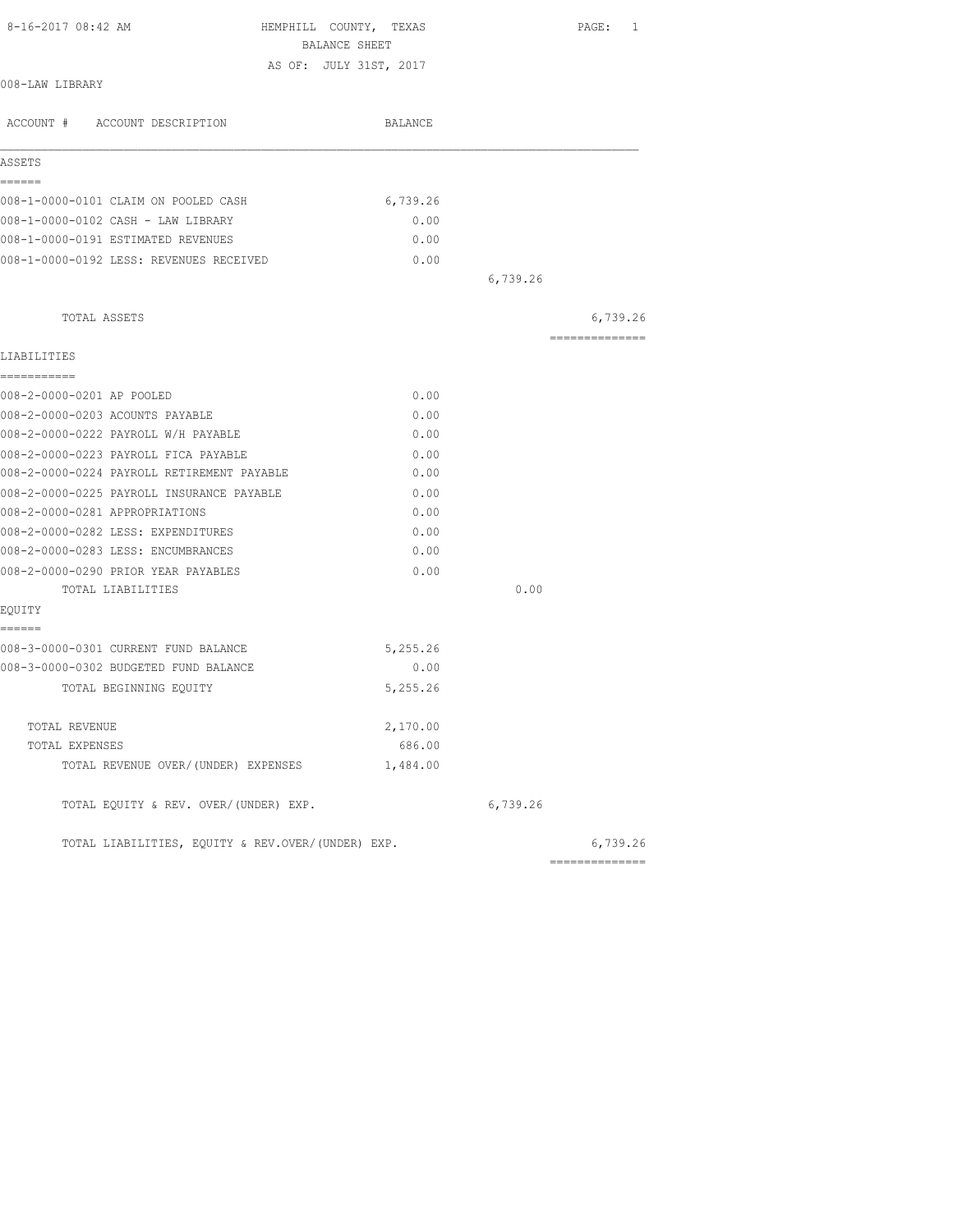| 8-16-2017 08:42 AM                                | HEMPHILL COUNTY, TEXAS<br>BALANCE SHEET |           |                             |
|---------------------------------------------------|-----------------------------------------|-----------|-----------------------------|
| AS OF: JULY 31ST, 2017                            |                                         |           |                             |
| 009-SECURITY FEE                                  |                                         |           |                             |
| ACCOUNT # ACCOUNT DESCRIPTION                     | BALANCE                                 |           |                             |
| ASSETS                                            |                                         |           |                             |
| ======                                            |                                         |           |                             |
| 009-1-0000-0101 CLAIM ON POOLED CASH              | 65,282.32                               |           |                             |
| 009-1-0000-0102 CASH - COUNTY - SECURITY FEE      | 0.00                                    |           |                             |
| 009-1-0000-0191 ESTIMATED REVENUES                | 0.00                                    |           |                             |
| 009-1-0000-0192 LESS: REVENUES RECEIVED           | 0.00                                    |           |                             |
|                                                   |                                         | 65,282.32 |                             |
| TOTAL ASSETS                                      |                                         |           | 65,282.32                   |
| LIABILITIES                                       |                                         |           | --------------              |
| ===========                                       |                                         |           |                             |
| 009-2-0000-0201 AP POOLED                         | 0.00                                    |           |                             |
| 009-2-0000-0203 ACOUNTS PAYABLE                   | 0.00                                    |           |                             |
| 009-2-0000-0222 PAYROLL W/H PAYABLE               | 0.00                                    |           |                             |
| 009-2-0000-0223 PAYROLL FICA PAYABLE              | 0.00                                    |           |                             |
| 009-2-0000-0224 PAYROLL RETIREMENT PAYABLE        | 0.00                                    |           |                             |
| 009-2-0000-0225 PAYROLL INSURANCE PAYABLE         | 0.00                                    |           |                             |
| 009-2-0000-0281 APPROPRIATIONS                    | 0.00                                    |           |                             |
| 009-2-0000-0282 LESS: EXPENDITURES                | 0.00                                    |           |                             |
| 009-2-0000-0283 LESS: ENCUMBRANCES                | 0.00                                    |           |                             |
| 009-2-0000-0290 PRIOR YR A/PAYABLE                | 0.00                                    |           |                             |
| TOTAL LIABILITIES                                 |                                         | 0.00      |                             |
| EQUITY<br>======                                  |                                         |           |                             |
| 009-3-0000-0301 CURRENT FUND BALANCE              | 62,060.38                               |           |                             |
| 009-3-0000-0302 BUDGETED FUND BALANCE             | 0.00                                    |           |                             |
| TOTAL BEGINNING EQUITY                            | 62,060.38                               |           |                             |
| TOTAL REVENUE                                     | 3,221.94                                |           |                             |
| TOTAL EXPENSES                                    | 0.00                                    |           |                             |
| TOTAL REVENUE OVER/(UNDER) EXPENSES               | 3,221.94                                |           |                             |
| TOTAL EQUITY & REV. OVER/(UNDER) EXP.             |                                         | 65,282.32 |                             |
| TOTAL LIABILITIES, EQUITY & REV.OVER/(UNDER) EXP. |                                         |           | 65,282.32<br>============== |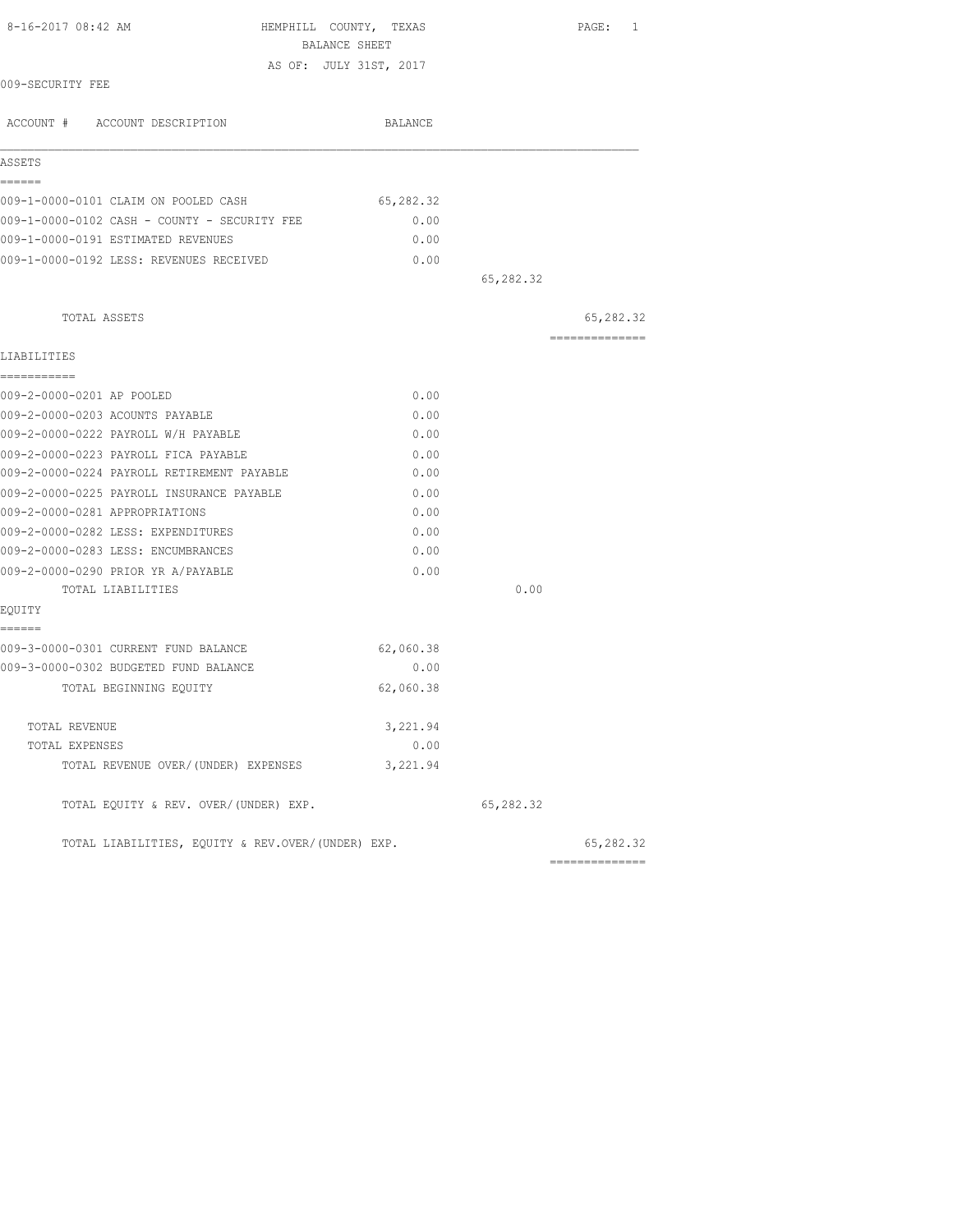| BALANCE SHEET<br>AS OF: JULY 31ST, 2017<br>010-AIRPORT<br>ACCOUNT # ACCOUNT DESCRIPTION<br>BALANCE<br>ASSETS<br>------<br>310,074.94<br>010-1-0000-0102 CASH - AIRPORT<br>010-1-0000-0104 AIRPORT PREPAID INSURANCE<br>0.00<br>010-1-0000-0110 INVESTED CASH/YR 2000<br>0.00<br>010-1-0000-0111 INVESTED CASH/AIRPORT<br>0.00<br>010-1-0000-0191 ESTIMATED REVENUES<br>0.00<br>010-1-0000-0192 LESS: REVENUES RECEIVED<br>0.00<br>310,074.94<br>TOTAL ASSETS<br>===============<br>LIABILITIES<br>-----------<br>010-2-0000-0203 ACCOUNTS PAYABLE<br>0.00<br>010-2-0000-0222 PAYROLL W/H PAYABLE<br>0.00<br>010-2-0000-0223 PAYROLL FICA PAYABLE<br>0.00<br>010-2-0000-0224 PAYROLL RETIREMENT PAYABLE<br>0.00<br>010-2-0000-0225 PAYROLL INSURANCE PAYABLE<br>0.00<br>010-2-0000-0235 DUE TO GENERAL FUND<br>0.00<br>010-2-0000-0281 APPROPRIATIONS<br>0.00<br>010-2-0000-0282 LESS: EXPENDITURES<br>0.00<br>010-2-0000-0283 LESS: ENCUMBRANCES<br>0.00<br>010-2-0000-0290 PRIOR YR A/PAYABLE<br>50,000.00)<br>$\left($<br>50,000.00)<br>TOTAL LIABILITIES<br>$\left($<br>EQUITY<br>------<br>010-3-0000-0301 CURRENT FUND BALANCE<br>347,259.19<br>010-3-0000-0302 BUDGETED FUND BALANCE<br>0.00<br>347,259.19<br>TOTAL BEGINNING EQUITY<br>174,856.92<br>TOTAL REVENUE<br>162,041.17<br>TOTAL EXPENSES<br>TOTAL REVENUE OVER/(UNDER) EXPENSES<br>12,815.75<br>TOTAL EQUITY & REV. OVER/(UNDER) EXP.<br>360,074.94<br>TOTAL LIABILITIES, EQUITY & REV.OVER/(UNDER) EXP. | 8-16-2017 08:43 AM | HEMPHILL COUNTY, TEXAS | PAGE: 1    |
|---------------------------------------------------------------------------------------------------------------------------------------------------------------------------------------------------------------------------------------------------------------------------------------------------------------------------------------------------------------------------------------------------------------------------------------------------------------------------------------------------------------------------------------------------------------------------------------------------------------------------------------------------------------------------------------------------------------------------------------------------------------------------------------------------------------------------------------------------------------------------------------------------------------------------------------------------------------------------------------------------------------------------------------------------------------------------------------------------------------------------------------------------------------------------------------------------------------------------------------------------------------------------------------------------------------------------------------------------------------------------------------------------------------------------------------------------------------------------|--------------------|------------------------|------------|
|                                                                                                                                                                                                                                                                                                                                                                                                                                                                                                                                                                                                                                                                                                                                                                                                                                                                                                                                                                                                                                                                                                                                                                                                                                                                                                                                                                                                                                                                           |                    |                        |            |
|                                                                                                                                                                                                                                                                                                                                                                                                                                                                                                                                                                                                                                                                                                                                                                                                                                                                                                                                                                                                                                                                                                                                                                                                                                                                                                                                                                                                                                                                           |                    |                        |            |
|                                                                                                                                                                                                                                                                                                                                                                                                                                                                                                                                                                                                                                                                                                                                                                                                                                                                                                                                                                                                                                                                                                                                                                                                                                                                                                                                                                                                                                                                           |                    |                        |            |
|                                                                                                                                                                                                                                                                                                                                                                                                                                                                                                                                                                                                                                                                                                                                                                                                                                                                                                                                                                                                                                                                                                                                                                                                                                                                                                                                                                                                                                                                           |                    |                        |            |
|                                                                                                                                                                                                                                                                                                                                                                                                                                                                                                                                                                                                                                                                                                                                                                                                                                                                                                                                                                                                                                                                                                                                                                                                                                                                                                                                                                                                                                                                           |                    |                        |            |
|                                                                                                                                                                                                                                                                                                                                                                                                                                                                                                                                                                                                                                                                                                                                                                                                                                                                                                                                                                                                                                                                                                                                                                                                                                                                                                                                                                                                                                                                           |                    |                        |            |
|                                                                                                                                                                                                                                                                                                                                                                                                                                                                                                                                                                                                                                                                                                                                                                                                                                                                                                                                                                                                                                                                                                                                                                                                                                                                                                                                                                                                                                                                           |                    |                        |            |
|                                                                                                                                                                                                                                                                                                                                                                                                                                                                                                                                                                                                                                                                                                                                                                                                                                                                                                                                                                                                                                                                                                                                                                                                                                                                                                                                                                                                                                                                           |                    |                        |            |
|                                                                                                                                                                                                                                                                                                                                                                                                                                                                                                                                                                                                                                                                                                                                                                                                                                                                                                                                                                                                                                                                                                                                                                                                                                                                                                                                                                                                                                                                           |                    |                        |            |
|                                                                                                                                                                                                                                                                                                                                                                                                                                                                                                                                                                                                                                                                                                                                                                                                                                                                                                                                                                                                                                                                                                                                                                                                                                                                                                                                                                                                                                                                           |                    |                        |            |
|                                                                                                                                                                                                                                                                                                                                                                                                                                                                                                                                                                                                                                                                                                                                                                                                                                                                                                                                                                                                                                                                                                                                                                                                                                                                                                                                                                                                                                                                           |                    |                        |            |
|                                                                                                                                                                                                                                                                                                                                                                                                                                                                                                                                                                                                                                                                                                                                                                                                                                                                                                                                                                                                                                                                                                                                                                                                                                                                                                                                                                                                                                                                           |                    |                        |            |
|                                                                                                                                                                                                                                                                                                                                                                                                                                                                                                                                                                                                                                                                                                                                                                                                                                                                                                                                                                                                                                                                                                                                                                                                                                                                                                                                                                                                                                                                           |                    |                        |            |
|                                                                                                                                                                                                                                                                                                                                                                                                                                                                                                                                                                                                                                                                                                                                                                                                                                                                                                                                                                                                                                                                                                                                                                                                                                                                                                                                                                                                                                                                           |                    |                        |            |
|                                                                                                                                                                                                                                                                                                                                                                                                                                                                                                                                                                                                                                                                                                                                                                                                                                                                                                                                                                                                                                                                                                                                                                                                                                                                                                                                                                                                                                                                           |                    |                        | 310,074.94 |
|                                                                                                                                                                                                                                                                                                                                                                                                                                                                                                                                                                                                                                                                                                                                                                                                                                                                                                                                                                                                                                                                                                                                                                                                                                                                                                                                                                                                                                                                           |                    |                        |            |
|                                                                                                                                                                                                                                                                                                                                                                                                                                                                                                                                                                                                                                                                                                                                                                                                                                                                                                                                                                                                                                                                                                                                                                                                                                                                                                                                                                                                                                                                           |                    |                        |            |
|                                                                                                                                                                                                                                                                                                                                                                                                                                                                                                                                                                                                                                                                                                                                                                                                                                                                                                                                                                                                                                                                                                                                                                                                                                                                                                                                                                                                                                                                           |                    |                        |            |
|                                                                                                                                                                                                                                                                                                                                                                                                                                                                                                                                                                                                                                                                                                                                                                                                                                                                                                                                                                                                                                                                                                                                                                                                                                                                                                                                                                                                                                                                           |                    |                        |            |
|                                                                                                                                                                                                                                                                                                                                                                                                                                                                                                                                                                                                                                                                                                                                                                                                                                                                                                                                                                                                                                                                                                                                                                                                                                                                                                                                                                                                                                                                           |                    |                        |            |
|                                                                                                                                                                                                                                                                                                                                                                                                                                                                                                                                                                                                                                                                                                                                                                                                                                                                                                                                                                                                                                                                                                                                                                                                                                                                                                                                                                                                                                                                           |                    |                        |            |
|                                                                                                                                                                                                                                                                                                                                                                                                                                                                                                                                                                                                                                                                                                                                                                                                                                                                                                                                                                                                                                                                                                                                                                                                                                                                                                                                                                                                                                                                           |                    |                        |            |
|                                                                                                                                                                                                                                                                                                                                                                                                                                                                                                                                                                                                                                                                                                                                                                                                                                                                                                                                                                                                                                                                                                                                                                                                                                                                                                                                                                                                                                                                           |                    |                        |            |
|                                                                                                                                                                                                                                                                                                                                                                                                                                                                                                                                                                                                                                                                                                                                                                                                                                                                                                                                                                                                                                                                                                                                                                                                                                                                                                                                                                                                                                                                           |                    |                        |            |
|                                                                                                                                                                                                                                                                                                                                                                                                                                                                                                                                                                                                                                                                                                                                                                                                                                                                                                                                                                                                                                                                                                                                                                                                                                                                                                                                                                                                                                                                           |                    |                        |            |
|                                                                                                                                                                                                                                                                                                                                                                                                                                                                                                                                                                                                                                                                                                                                                                                                                                                                                                                                                                                                                                                                                                                                                                                                                                                                                                                                                                                                                                                                           |                    |                        |            |
|                                                                                                                                                                                                                                                                                                                                                                                                                                                                                                                                                                                                                                                                                                                                                                                                                                                                                                                                                                                                                                                                                                                                                                                                                                                                                                                                                                                                                                                                           |                    |                        |            |
|                                                                                                                                                                                                                                                                                                                                                                                                                                                                                                                                                                                                                                                                                                                                                                                                                                                                                                                                                                                                                                                                                                                                                                                                                                                                                                                                                                                                                                                                           |                    |                        |            |
|                                                                                                                                                                                                                                                                                                                                                                                                                                                                                                                                                                                                                                                                                                                                                                                                                                                                                                                                                                                                                                                                                                                                                                                                                                                                                                                                                                                                                                                                           |                    |                        |            |
|                                                                                                                                                                                                                                                                                                                                                                                                                                                                                                                                                                                                                                                                                                                                                                                                                                                                                                                                                                                                                                                                                                                                                                                                                                                                                                                                                                                                                                                                           |                    |                        |            |
|                                                                                                                                                                                                                                                                                                                                                                                                                                                                                                                                                                                                                                                                                                                                                                                                                                                                                                                                                                                                                                                                                                                                                                                                                                                                                                                                                                                                                                                                           |                    |                        |            |
|                                                                                                                                                                                                                                                                                                                                                                                                                                                                                                                                                                                                                                                                                                                                                                                                                                                                                                                                                                                                                                                                                                                                                                                                                                                                                                                                                                                                                                                                           |                    |                        |            |
|                                                                                                                                                                                                                                                                                                                                                                                                                                                                                                                                                                                                                                                                                                                                                                                                                                                                                                                                                                                                                                                                                                                                                                                                                                                                                                                                                                                                                                                                           |                    |                        |            |
|                                                                                                                                                                                                                                                                                                                                                                                                                                                                                                                                                                                                                                                                                                                                                                                                                                                                                                                                                                                                                                                                                                                                                                                                                                                                                                                                                                                                                                                                           |                    |                        |            |
|                                                                                                                                                                                                                                                                                                                                                                                                                                                                                                                                                                                                                                                                                                                                                                                                                                                                                                                                                                                                                                                                                                                                                                                                                                                                                                                                                                                                                                                                           |                    |                        |            |
|                                                                                                                                                                                                                                                                                                                                                                                                                                                                                                                                                                                                                                                                                                                                                                                                                                                                                                                                                                                                                                                                                                                                                                                                                                                                                                                                                                                                                                                                           |                    |                        |            |
|                                                                                                                                                                                                                                                                                                                                                                                                                                                                                                                                                                                                                                                                                                                                                                                                                                                                                                                                                                                                                                                                                                                                                                                                                                                                                                                                                                                                                                                                           |                    |                        | 310,074.94 |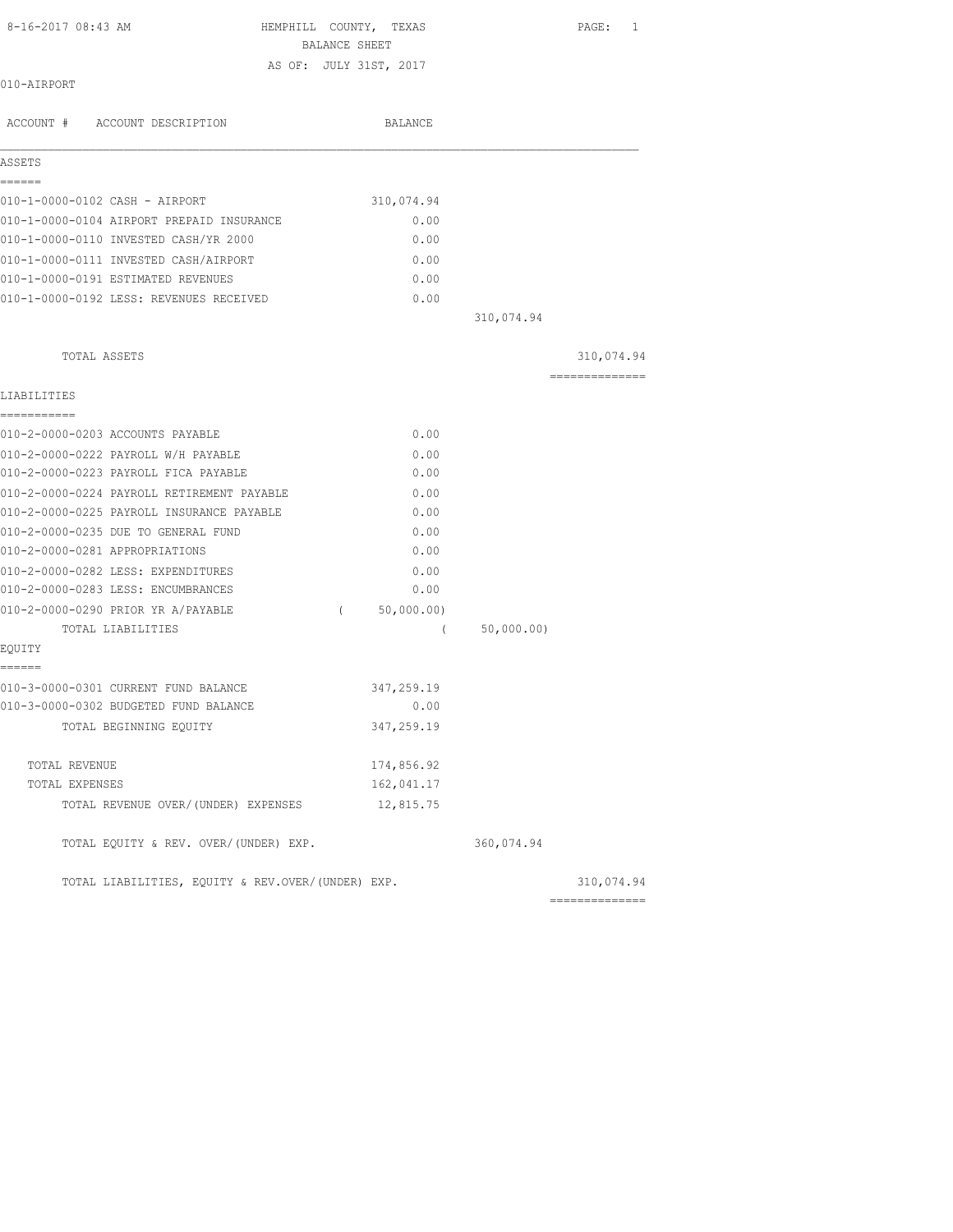| 8-16-2017 08:43 AM                                        | HEMPHILL COUNTY, TEXAS<br>BALANCE SHEET |             |              | PAGE: 1                         |
|-----------------------------------------------------------|-----------------------------------------|-------------|--------------|---------------------------------|
| 011-ROAD & BRIDGE PCT 1                                   | AS OF: JULY 31ST, 2017                  |             |              |                                 |
|                                                           |                                         |             |              |                                 |
| ACCOUNT # ACCOUNT DESCRIPTION                             |                                         | BALANCE     |              |                                 |
| ASSETS                                                    |                                         |             |              |                                 |
| ======<br>011-1-0000-0101 CLAIM ON POOLED CASH            |                                         | 997,612.40  |              |                                 |
| 011-1-0000-0102 CASH - ROAD & BRIDGE PCT 1                |                                         | 0.00        |              |                                 |
| 011-1-0000-0104 PCT 1 PREPAID INSURANCE                   |                                         | 432.12      |              |                                 |
| 011-1-0000-0110 INVESTMENTS                               |                                         | 0.00        |              |                                 |
| 011-1-0000-0118 PROPERTY TAX RECEIVABLE                   |                                         | 12,401.95   |              |                                 |
| 011-1-0000-0121 ALLOWANCE FOR BAD DEBT                    | $\sqrt{2}$                              | 4,464.78)   |              |                                 |
| 011-1-0000-0191 ESTIMATED REVENUES                        |                                         | 0.00        |              |                                 |
| 011-1-0000-0192 LESS: REVENUES RECEIVED                   |                                         | 0.00        |              |                                 |
|                                                           |                                         |             | 1,005,981.69 |                                 |
| TOTAL ASSETS                                              |                                         |             |              | 1,005,981.69                    |
|                                                           |                                         |             |              | ==============                  |
| LIABILITIES<br>-----------                                |                                         |             |              |                                 |
| 011-2-0000-0201 AP POOLED                                 | $\left($                                | 71.52)      |              |                                 |
| 011-2-0000-0203 ACOUNTS PAYABLE                           |                                         | 0.00        |              |                                 |
| 011-2-0000-0211 DUE FROM OTHER FUNDS                      |                                         | 0.00        |              |                                 |
| 011-2-0000-0220 DEFERRED COMPENSATION                     |                                         | 0.00        |              |                                 |
| 011-2-0000-0222 WITHHOLDING PAYABLE                       |                                         | 0.00        |              |                                 |
| 011-2-0000-0223 FICA PAYABLE                              |                                         | 0.00        |              |                                 |
| 011-2-0000-0224 RETIREMENT PAYABLE                        |                                         | 0.00        |              |                                 |
| 011-2-0000-0225 INSURANCE PAYABLE                         |                                         | 6.10        |              |                                 |
| 011-2-0000-0226 CAFE PLAN PAYABLE                         | $\left($                                | 321.73)     |              |                                 |
| 011-2-0000-0228 VALIC PAYABLE                             |                                         | 0.00        |              |                                 |
| 011-2-0000-0230 DEFERRED REVENUE                          |                                         | 7,143.68    |              |                                 |
| 011-2-0000-0281 APPROPRIATIONS                            |                                         | 0.00        |              |                                 |
| 011-2-0000-0282 LESS: EXPENDITURES                        |                                         | 0.00        |              |                                 |
| 011-2-0000-0283 LESS: ENCUMBRANCES                        |                                         | 0.00        |              |                                 |
| 011-2-0000-0290 PRIOR YR A/PAYABLE                        |                                         | 0.00        |              |                                 |
| 011-2-4011-0221 UNEMPLOYMENT PAYABLE<br>TOTAL LIABILITIES |                                         | 0.00        |              |                                 |
| EQUITY                                                    |                                         |             | 6,756.53     |                                 |
| ======                                                    |                                         |             |              |                                 |
| 011-3-0000-0301 CURRENT FUND BALANCE                      |                                         | 917,596.97  |              |                                 |
| 011-3-0000-0302 BUDGETED FUND BALANCE                     |                                         | 0.00        |              |                                 |
| TOTAL BEGINNING EQUITY                                    |                                         | 917,596.97  |              |                                 |
| TOTAL REVENUE                                             |                                         | 334, 954.59 |              |                                 |
| TOTAL EXPENSES                                            |                                         | 253,326.40  |              |                                 |
| TOTAL REVENUE OVER/(UNDER) EXPENSES                       |                                         | 81,628.19   |              |                                 |
| TOTAL EQUITY & REV. OVER/(UNDER) EXP.                     |                                         |             | 999,225.16   |                                 |
| TOTAL LIABILITIES, EQUITY & REV.OVER/(UNDER) EXP.         |                                         |             |              | 1,005,981.69<br>--------------- |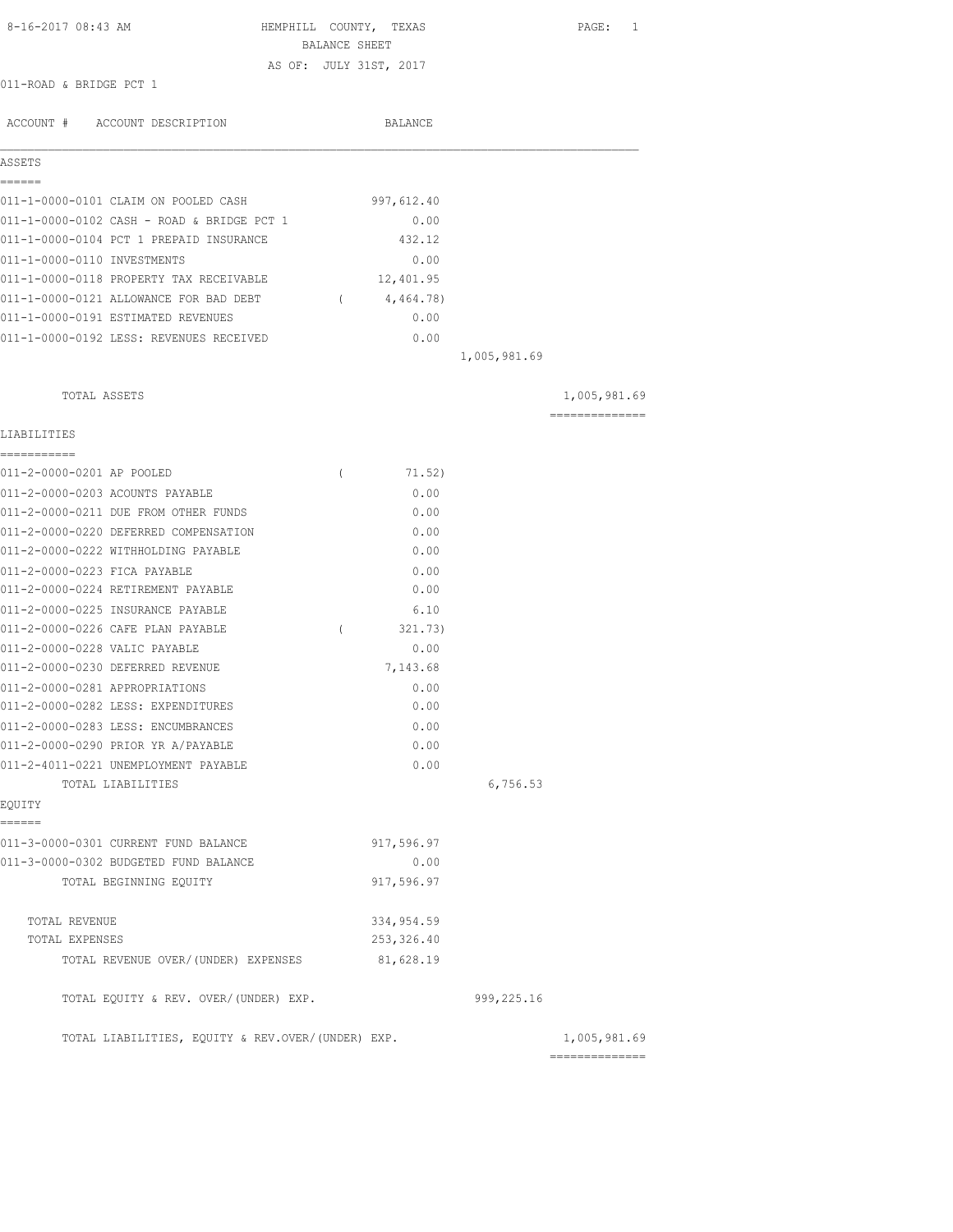| 8-16-2017 08:43 AM                                | HEMPHILL COUNTY, TEXAS                  |              | PAGE: 1                         |
|---------------------------------------------------|-----------------------------------------|--------------|---------------------------------|
|                                                   | BALANCE SHEET<br>AS OF: JULY 31ST, 2017 |              |                                 |
| 012-ROAD & BRIDGE PCT 2                           |                                         |              |                                 |
|                                                   |                                         |              |                                 |
| ACCOUNT # ACCOUNT DESCRIPTION                     | BALANCE                                 |              |                                 |
| ASSETS                                            |                                         |              |                                 |
| ------                                            |                                         |              |                                 |
| 012-1-0000-0101 CLAIM ON POOLED CASH              | 1,394,156.86                            |              |                                 |
| 012-1-0000-0102 CASH - ROAD & BRIDGE PCT 2        | 0.00                                    |              |                                 |
| 012-1-0000-0104 PCT 2 PREPAID INSURANCE           | 432.12                                  |              |                                 |
| 012-1-0000-0110 INVESTMENTS                       | 0.00                                    |              |                                 |
| 012-1-0000-0118 PROPERTY TAX RECEIVABLE           | 13,110.63                               |              |                                 |
| 012-1-0000-0121 ALLOWANCE FOR BAD DEBT            | 4,719.91)<br>$\sqrt{2}$                 |              |                                 |
| 012-1-0000-0191 ESTIMATED REVENUES                | 0.00                                    |              |                                 |
| 012-1-0000-0192 LESS: REVENUES RECEIVED           | 0.00                                    |              |                                 |
|                                                   |                                         | 1,402,979.70 |                                 |
| TOTAL ASSETS                                      |                                         |              | 1,402,979.70                    |
|                                                   |                                         |              | ==============                  |
| LIABILITIES<br>-----------                        |                                         |              |                                 |
| 012-2-0000-0201 AP POOLED                         | 0.00                                    |              |                                 |
| 012-2-0000-0203 ACOUNTS PAYABLE                   | 0.00                                    |              |                                 |
| 012-2-0000-0211 DUE FROM OTHER FUNDS              | 0.00                                    |              |                                 |
| 012-2-0000-0220 DEFERRED COMPENSATION             | 0.00                                    |              |                                 |
| 012-2-0000-0222 WITHHOLDING PAYABLE               | 0.00                                    |              |                                 |
| 012-2-0000-0223 FICA PAYABLE                      | 0.00                                    |              |                                 |
| 012-2-0000-0224 RETIREMENT PAYABLE                | 0.00                                    |              |                                 |
| 012-2-0000-0225 INSURANCE PAYABLE                 | 13.74)<br>$\left($                      |              |                                 |
| 012-2-0000-0226 CAFE PLAN PAYABLE                 | 106.70)                                 |              |                                 |
| 012-2-0000-0227 LEVY PAYABLE                      | 598.00                                  |              |                                 |
| 012-2-0000-0228 VAL DEF                           | 0.00                                    |              |                                 |
| 012-2-0000-0230 DEFERRED REVENUE                  | 7,551.89                                |              |                                 |
| 012-2-0000-0281 APPROPRIATIONS                    | 0.00                                    |              |                                 |
| 012-2-0000-0282 LESS: EXPENDITURES                | 0.00                                    |              |                                 |
| 012-2-0000-0283 LESS: ENCUMBRANCES                | 0.00                                    |              |                                 |
| 012-2-0000-0290 PRIOR YR A/PAYABLE                | 0.00                                    |              |                                 |
| 012-2-4012-0221 UNEMPLOYMENT PAYABLE              | 0.00                                    |              |                                 |
| TOTAL LIABILITIES                                 |                                         | 8,029.45     |                                 |
| EQUITY<br>======                                  |                                         |              |                                 |
| 012-3-0000-0301 CURRENT FUND BALANCE              | 1,253,097.66                            |              |                                 |
| 012-3-0000-0302 BUDGETED FUND BALANCE             | 0.00                                    |              |                                 |
| TOTAL BEGINNING EQUITY                            | 1,253,097.66                            |              |                                 |
|                                                   |                                         |              |                                 |
| TOTAL REVENUE                                     | 355, 432.16                             |              |                                 |
| TOTAL EXPENSES                                    | 213,579.57                              |              |                                 |
| TOTAL REVENUE OVER/(UNDER) EXPENSES               | 141,852.59                              |              |                                 |
| TOTAL EQUITY & REV. OVER/(UNDER) EXP.             |                                         | 1,394,950.25 |                                 |
| TOTAL LIABILITIES, EQUITY & REV.OVER/(UNDER) EXP. |                                         |              | 1,402,979.70<br>--------------- |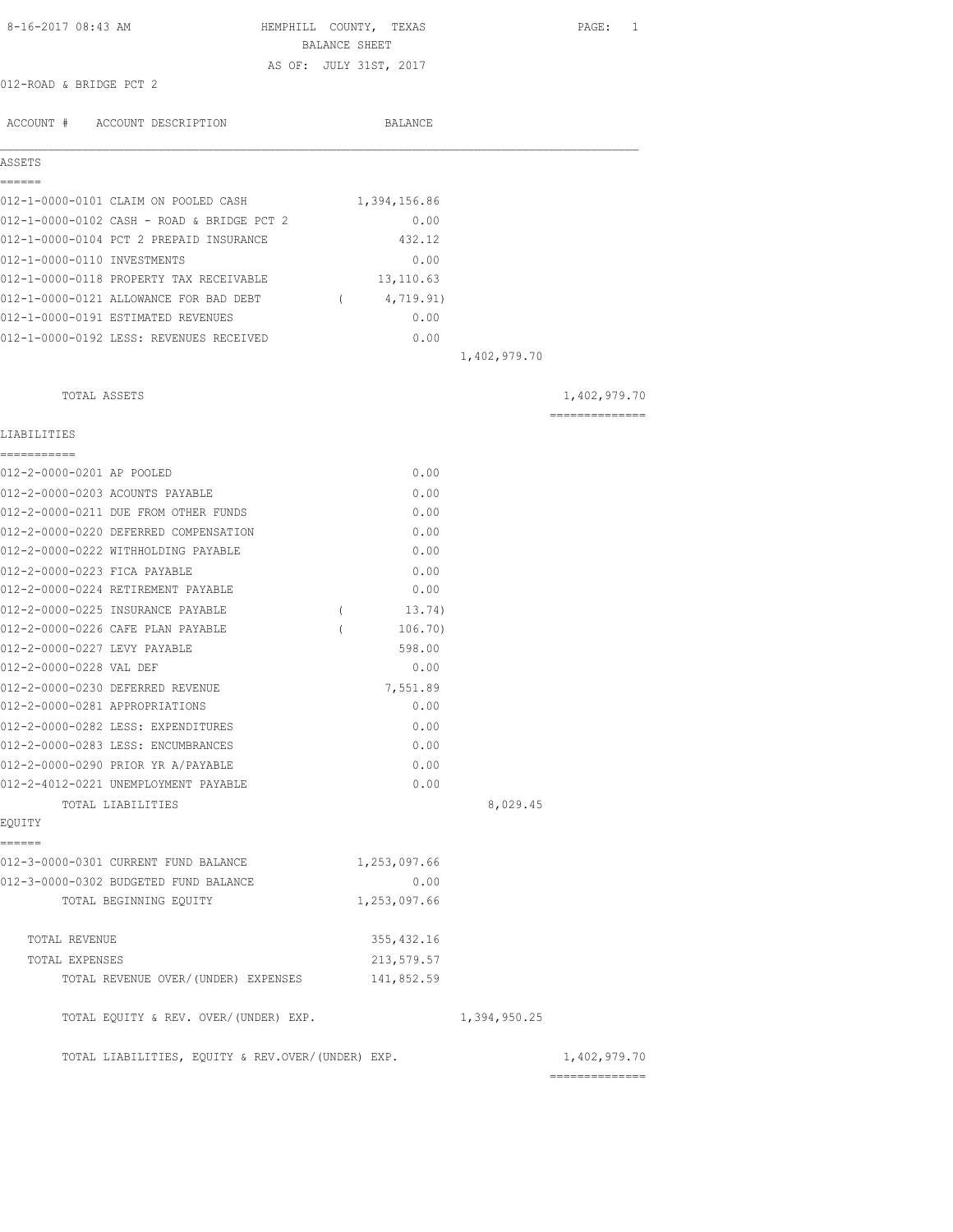| 8-16-2017 08:43 AM                                |               | HEMPHILL COUNTY, TEXAS |              | PAGE: 1                        |
|---------------------------------------------------|---------------|------------------------|--------------|--------------------------------|
|                                                   | BALANCE SHEET |                        |              |                                |
| 013-ROAD & BRIDGE PCT 3                           |               | AS OF: JULY 31ST, 2017 |              |                                |
|                                                   |               |                        |              |                                |
| ACCOUNT # ACCOUNT DESCRIPTION                     |               | BALANCE                |              |                                |
|                                                   |               |                        |              |                                |
| ASSETS<br>------                                  |               |                        |              |                                |
| 013-1-0000-0101 CLAIM ON POOLED CASH              |               | 1,300,083.26           |              |                                |
| 013-1-0000-0102 CASH - ROAD & BRIDGE PCT 3        |               | 0.00                   |              |                                |
| 013-1-0000-0104 PCT 3 PREPAID INSURANCE           |               | 720.20                 |              |                                |
| 013-1-0000-0110 INVESTMENTS                       |               | 0.00                   |              |                                |
| 013-1-0000-0118 PROPERTY TAX RECEIVABLE           |               | 23, 386.53             |              |                                |
| 013-1-0000-0121 ALLOWANCE FOR BAD DEBT (8,419.29) |               |                        |              |                                |
| 013-1-0000-0191 ESTIMATED REVENUES                |               | 0.00                   |              |                                |
| 013-1-0000-0192 LESS: REVENUES RECEIVED           |               | 0.00                   |              |                                |
|                                                   |               |                        | 1,315,770.70 |                                |
|                                                   |               |                        |              |                                |
| TOTAL ASSETS                                      |               |                        |              | 1,315,770.70<br>============== |
| LIABILITIES                                       |               |                        |              |                                |
| 013-2-0000-0201 AP POOLED                         |               | 0.00                   |              |                                |
| 013-2-0000-0203 ACOUNTS PAYABLE                   |               | 70,045.74              |              |                                |
| 013-2-0000-0211 DUE FROM OTHER FUNDS              |               | 0.00                   |              |                                |
| 013-2-0000-0222 WITHHOLDING PAYABLE               |               | 0.00                   |              |                                |
| 013-2-0000-0223 FICA PAYABLE                      |               | 0.00                   |              |                                |
| 013-2-0000-0224 RETIREMENT PAYABLE                |               | 0.00                   |              |                                |
| 013-2-0000-0225 INSURANCE PAYABLE                 | $\left($      | 30.10                  |              |                                |
| 013-2-0000-0226 CAFE PLAN PAYABLE                 |               | 577.10                 |              |                                |
| 013-2-0000-0227 LEVY PAYABLE                      |               | 0.00                   |              |                                |
| 013-2-0000-0230 DEFERRED REVENUE                  |               | 13,470.93              |              |                                |
| 013-2-0000-0281 APPROPRIATIONS                    |               | 0.00                   |              |                                |
| 013-2-0000-0282 LESS: EXPENDITURES                |               | 0.00                   |              |                                |
| 013-2-0000-0283 LESS: ENCUMBRANCES                |               | 0.00                   |              |                                |
| 013-2-0000-0290 PRIOR YR A/PAYABLE                |               | 0.00                   |              |                                |
| 013-2-4013-0221 UNEMPLOYMENT PAYABLE              |               | 0.00                   |              |                                |
| TOTAL LIABILITIES                                 |               |                        | 84,063.67    |                                |
| EQUITY                                            |               |                        |              |                                |
| ======                                            |               |                        |              |                                |
| 013-3-0000-0301 CURRENT FUND BALANCE              |               | 996, 771.13            |              |                                |
| 013-3-0000-0302 BUDGETED FUND BALANCE             |               | 0.00                   |              |                                |
| TOTAL BEGINNING EQUITY                            |               | 996,771.13             |              |                                |
| TOTAL REVENUE                                     |               | 710,608.58             |              |                                |
| TOTAL EXPENSES                                    |               | 475,672.68             |              |                                |
| TOTAL REVENUE OVER/(UNDER) EXPENSES               |               | 234,935.90             |              |                                |
| TOTAL EQUITY & REV. OVER/(UNDER) EXP.             |               |                        | 1,231,707.03 |                                |
| TOTAL LIABILITIES, EQUITY & REV.OVER/(UNDER) EXP. |               |                        |              | 1,315,770.70                   |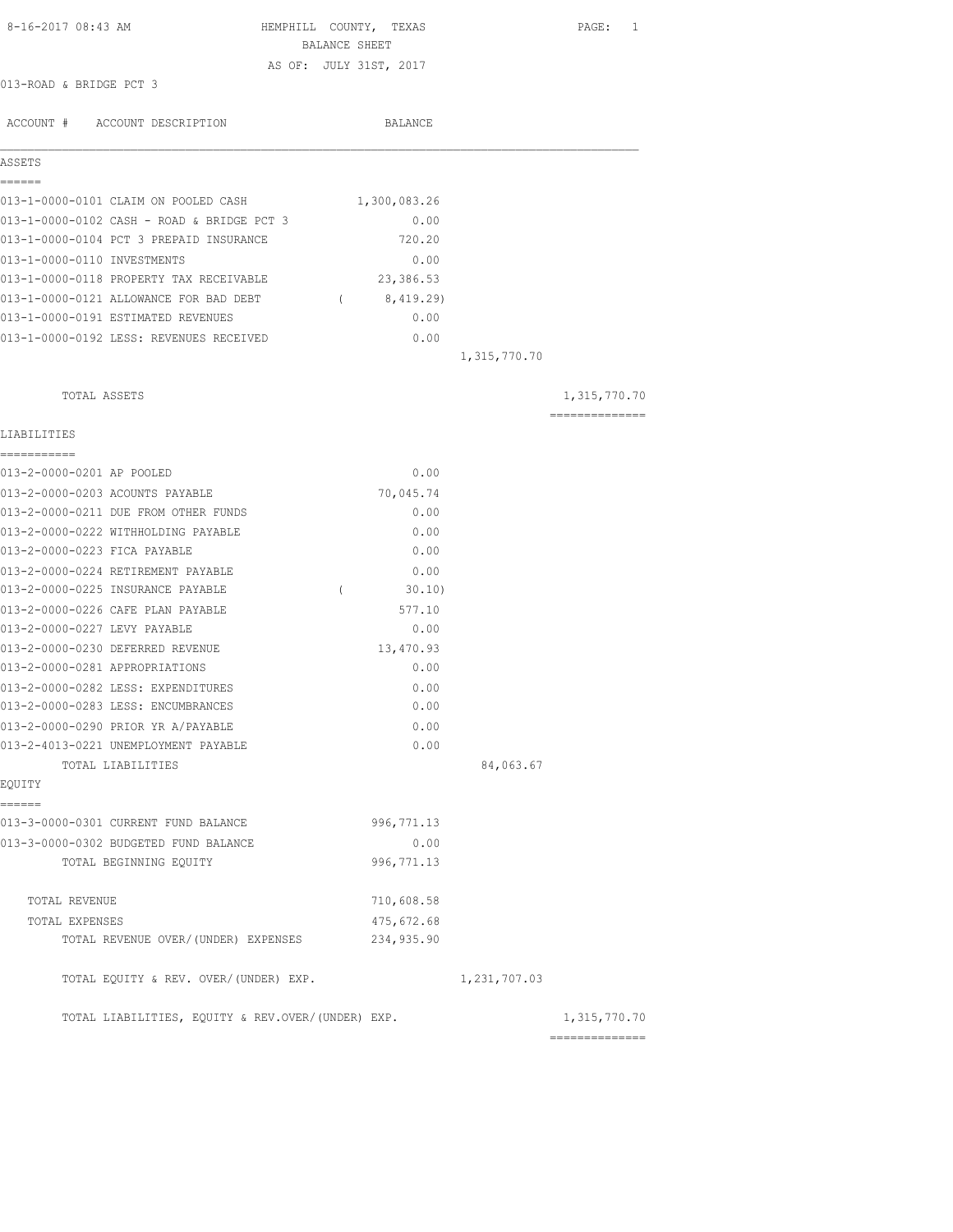| 8-16-2017 08:43 AM                                | HEMPHILL COUNTY, TEXAS | PAGE: 1                         |
|---------------------------------------------------|------------------------|---------------------------------|
|                                                   | BALANCE SHEET          |                                 |
| 014-ROAD & BRIDGE PCT 4                           | AS OF: JULY 31ST, 2017 |                                 |
|                                                   |                        |                                 |
| ACCOUNT # ACCOUNT DESCRIPTION                     | BALANCE                |                                 |
| ASSETS                                            |                        |                                 |
| EEEEEE                                            |                        |                                 |
| 014-1-0000-0101 CLAIM ON POOLED CASH              | 1,330,144.51           |                                 |
| 014-1-0000-0102 CASH - ROAD & BRIDGE PCT 4        | 0.00                   |                                 |
| 014-1-0000-0104 PCT 4 PREPAID INSURANCE           | 720.20                 |                                 |
| 014-1-0000-0110 INVESTMENTS                       | 0.00                   |                                 |
| 014-1-0000-0118 PROPERTY TAX RECEIVABLE           | 21,969.17              |                                 |
| 014-1-0000-0121 ALLOWANCE FOR BAD DEBT (7,909.03) |                        |                                 |
| 014-1-0000-0191 ESTIMATED REVENUES                | 0.00                   |                                 |
| 014-1-0000-0192 LESS: REVENUES RECEIVED           | 0.00                   | 1,344,924.85                    |
|                                                   |                        |                                 |
| TOTAL ASSETS                                      |                        | 1,344,924.85<br>=============== |
| LIABILITIES                                       |                        |                                 |
| ===========                                       |                        |                                 |
| 014-2-0000-0201 AP POOLED                         | 0.00                   |                                 |
| 014-2-0000-0203 ACOUNTS PAYABLE                   | 156,395.62             |                                 |
| 014-2-0000-0211 DUE FROM OTHER FUNDS              | 0.00                   |                                 |
| 014-2-0000-0222 WITHHOLDING PAYABLE               | 0.00                   |                                 |
| 014-2-0000-0223 FICA PAYABLE                      | 0.00                   |                                 |
| 014-2-0000-0224 RETIREMENT PAYABLE                | 0.00                   |                                 |
| 014-2-0000-0225 INSURANCE PAYABLE                 | 24.63                  |                                 |
| 014-2-0000-0226 CAFE PLAN PAYABLE                 | 0.00                   |                                 |
| 014-2-0000-0227 LEVY PAYABLE                      | 0.00                   |                                 |
| 014-2-0000-0230 DEFERRED REVENUE                  | 12,654.51              |                                 |
| 014-2-0000-0281 APPROPRIATIONS                    | 0.00                   |                                 |
| 014-2-0000-0282 LESS: EXPENDITURES                | 0.00                   |                                 |
| 014-2-0000-0283 LESS: ENCUMBRANCES                | 0.00                   |                                 |
| 014-2-0000-0290 PRIOR YR A/PAYABLE                | 0.00                   |                                 |
| 014-2-4014-0221 UNEMPLOYMENT PAYABLE              | 0.00                   |                                 |
| TOTAL LIABILITIES<br>EQUITY                       |                        | 169,074.76                      |
| ======                                            |                        |                                 |
| 014-3-0000-0301 CURRENT FUND BALANCE              | 957, 774.15            |                                 |
| 014-3-0000-0302 BUDGETED FUND BALANCE             | 0.00                   |                                 |
| TOTAL BEGINNING EQUITY                            | 957, 774.15            |                                 |
| TOTAL REVENUE                                     | 640, 315.87            |                                 |
| TOTAL EXPENSES                                    | 422,239.93             |                                 |
| TOTAL REVENUE OVER/(UNDER) EXPENSES               | 218,075.94             |                                 |
| TOTAL EQUITY & REV. OVER/(UNDER) EXP.             |                        | 1, 175, 850.09                  |
| TOTAL LIABILITIES, EQUITY & REV.OVER/(UNDER) EXP. |                        | 1,344,924.85                    |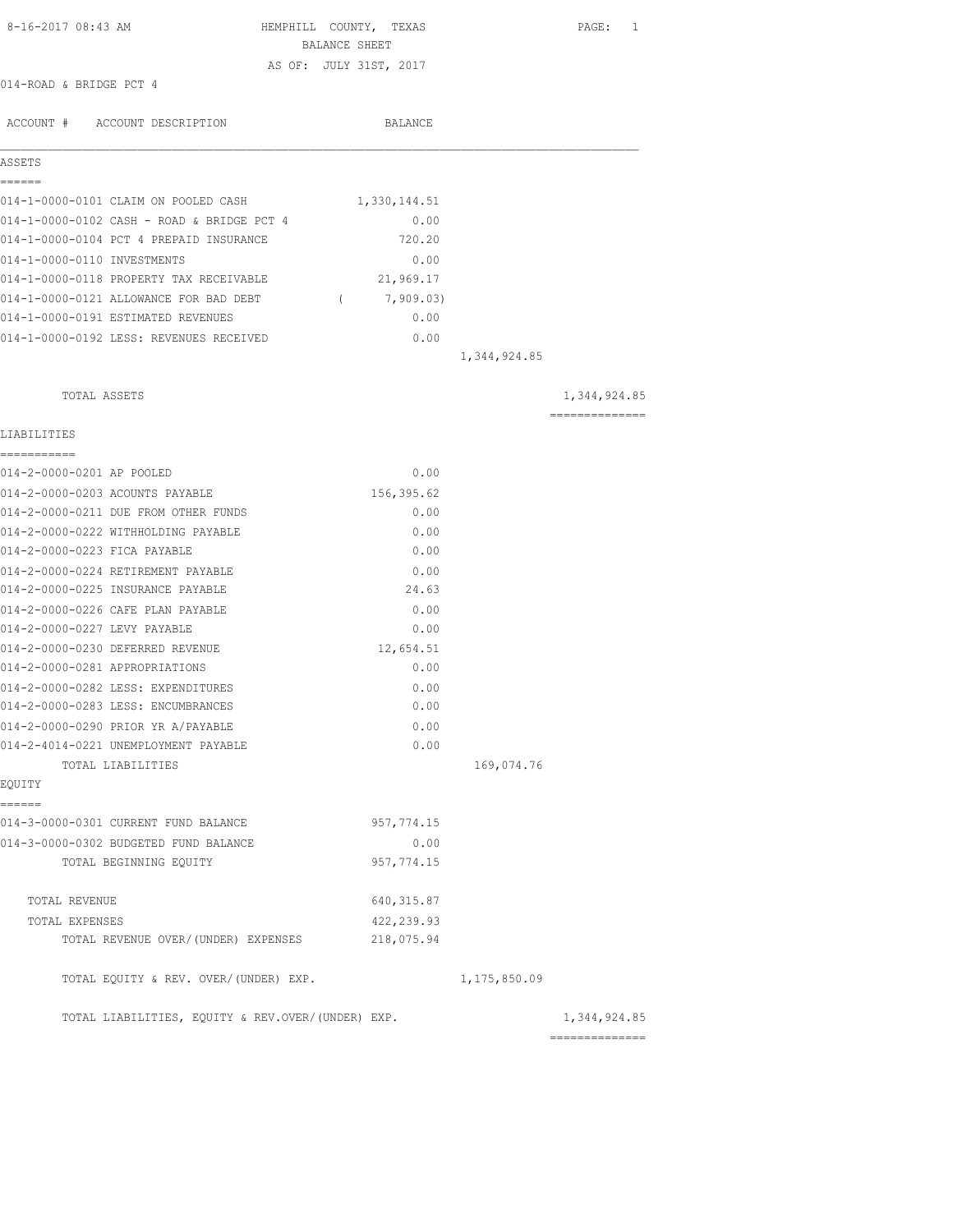| 8-16-2017 08:43 AM<br>HEMPHILL COUNTY, TEXAS<br>BALANCE SHEET |             |            | PAGE: 1         |
|---------------------------------------------------------------|-------------|------------|-----------------|
| AS OF: JULY 31ST, 2017                                        |             |            |                 |
| 022-CO RECORDS PRESERVATION                                   |             |            |                 |
| ACCOUNT # ACCOUNT DESCRIPTION                                 | BALANCE     |            |                 |
| ASSETS                                                        |             |            |                 |
| ------                                                        |             |            |                 |
| 022-1-0000-0101 CLAIM ON POOLED CASH                          | 35,443.30   |            |                 |
| 022-1-0000-0102 CASH - COUNTY-RECORDS PRESERVA                | 0.00        |            |                 |
| 022-1-0000-0191 ESTIMATED REVENUES                            | 0.00        |            |                 |
| 022-1-0000-0192 LESS: REVENUES RECEIVED                       | 0.00        |            |                 |
|                                                               |             | 35, 443.30 |                 |
| TOTAL ASSETS                                                  |             |            | 35,443.30       |
| LIABILITIES                                                   |             |            | =============== |
| ===========                                                   |             |            |                 |
| 022-2-0000-0201 AP POOLED                                     | 0.00        |            |                 |
| 022-2-0000-0203 ACOUNTS PAYABLE                               | 0.00        |            |                 |
| 022-2-0000-0222 PAYROLL W/H PAYABLE                           | 0.00        |            |                 |
| 022-2-0000-0223 PAYROLL FICA PAYABLE                          | 0.00        |            |                 |
| 022-2-0000-0224 PAYROLL RETIREMENT PAYABLE                    | 0.00        |            |                 |
| 022-2-0000-0225 PAYROLL INSURANCE PAYABLE                     | 0.00        |            |                 |
| 022-2-0000-0281 APPROPRIATIONS                                | 0.00        |            |                 |
| 022-2-0000-0282 LESS: EXPENDITURES                            | 0.00        |            |                 |
| 022-2-0000-0283 LESS: ENCUMBRANCES                            | 0.00        |            |                 |
| 022-2-0000-0290 PRIOR YR A/PAYABLE                            | 0.00        |            |                 |
| TOTAL LIABILITIES                                             |             | 0.00       |                 |
| EQUITY                                                        |             |            |                 |
| ======<br>022-3-0000-0301 CURRENT FUND BALANCE                | 69,635.82   |            |                 |
| 022-3-0000-0302 BUDGETED FUND BALANCE                         | 0.00        |            |                 |
| TOTAL BEGINNING EQUITY                                        | 69,635.82   |            |                 |
| TOTAL REVENUE                                                 | 4,837.36    |            |                 |
| TOTAL EXPENSES                                                | 39,029.88   |            |                 |
| TOTAL REVENUE OVER/(UNDER) EXPENSES (                         | 34, 192.52) |            |                 |
| TOTAL EQUITY & REV. OVER/(UNDER) EXP.                         |             | 35,443.30  |                 |
| TOTAL LIABILITIES, EOUITY & REV.OVER/(UNDER) EXP.             |             |            | 35,443.30       |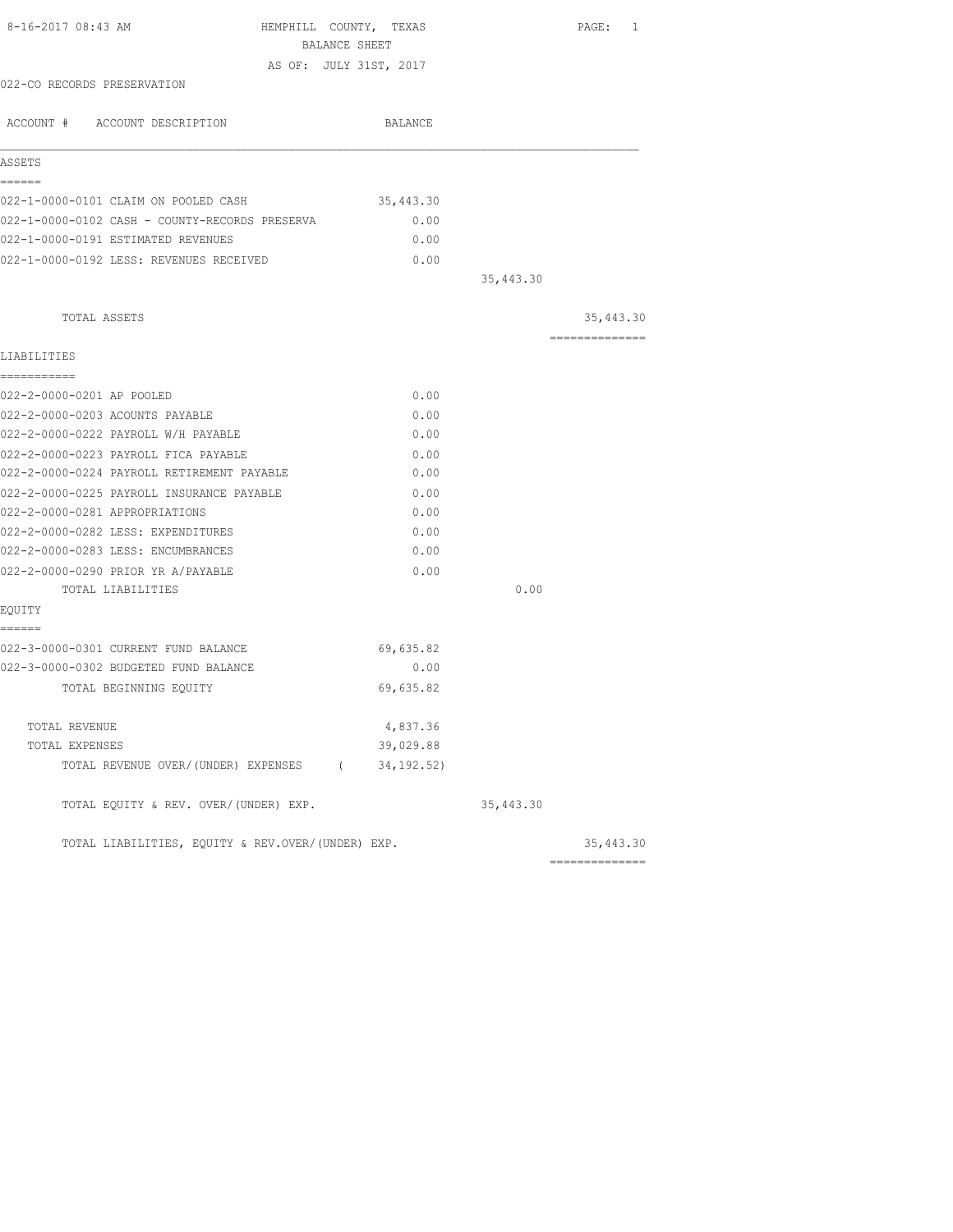| 8-16-2017 08:43 AM                                | HEMPHILL COUNTY, TEXAS<br>BALANCE SHEET |          | PAGE: 1        |
|---------------------------------------------------|-----------------------------------------|----------|----------------|
|                                                   | AS OF: JULY 31ST, 2017                  |          |                |
| 023-CLK'S RECORDS PRESERVE                        |                                         |          |                |
| ACCOUNT # ACCOUNT DESCRIPTION                     | BALANCE                                 |          |                |
| ASSETS                                            |                                         |          |                |
| ------                                            |                                         |          |                |
| 023-1-0000-0101 CLAIM ON POOLED CASH              | 4,661.41                                |          |                |
| 023-1-0000-0102 CASH-CLK'S RECORD PRESERVATION    | 0.00                                    |          |                |
| 023-1-0000-0191 ESTIMATED REVENUES                | 0.00                                    |          |                |
| 023-1-0000-0192 LESS: REVENUES RECEIVED           | 0.00                                    |          |                |
|                                                   |                                         | 4,661.41 |                |
| TOTAL ASSETS                                      |                                         |          | 4,661.41       |
| LIABILITIES                                       |                                         |          | -------------- |
| -----------                                       |                                         |          |                |
| 023-2-0000-0201 AP POOLED                         | 0.00                                    |          |                |
| 023-2-0000-0203 ACOUNTS PAYABLE                   | 0.00                                    |          |                |
| 023-2-0000-0222 WITHHOLDING PAYABLE               | 0.00                                    |          |                |
| 023-2-0000-0223 FICA PAYABLE                      | 0.00                                    |          |                |
| 023-2-0000-0224 PAYROLL RETIREMENT PAYABLE        | 0.00                                    |          |                |
| 023-2-0000-0225 PAYROLL INSURANCE PAYABLE         | 0.00                                    |          |                |
| 023-2-0000-0281 APPROPRIATIONS                    | 0.00                                    |          |                |
| 023-2-0000-0282 LESS: EXPENDITURES                | 0.00                                    |          |                |
| 023-2-0000-0283 LESS: ENCUMBRANCES                | 0.00                                    |          |                |
| 023-2-0000-0290 PRIOR YR A/PAYABLE                | 0.00                                    |          |                |
| TOTAL LIABILITIES                                 |                                         | 0.00     |                |
| EQUITY                                            |                                         |          |                |
| ======                                            |                                         |          |                |
| 023-3-0000-0301 CURRENT FUND BALANCE              | 3,783.33                                |          |                |
| 023-3-0000-0302 BUDGETED FUND BALANCE             | 0.00                                    |          |                |
| TOTAL BEGINNING EQUITY                            | 3,783.33                                |          |                |
| TOTAL REVENUE                                     | 878.08                                  |          |                |
| TOTAL EXPENSES                                    | 0.00                                    |          |                |
| TOTAL REVENUE OVER/(UNDER) EXPENSES               | 878.08                                  |          |                |
| TOTAL EQUITY & REV. OVER/(UNDER) EXP.             |                                         | 4,661.41 |                |
| TOTAL LIABILITIES, EQUITY & REV.OVER/(UNDER) EXP. |                                         |          | 4,661.41       |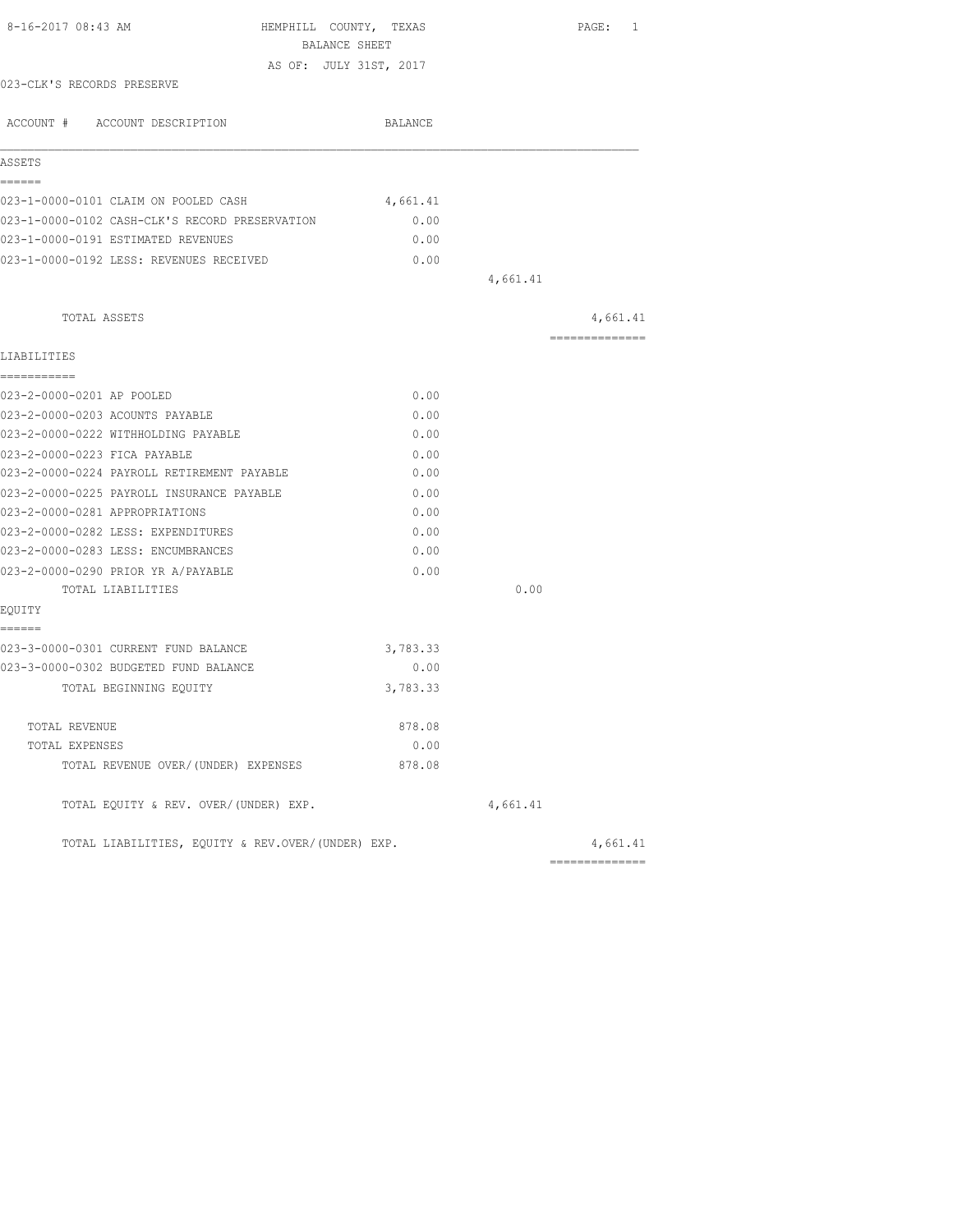| BALANCE SHEET<br>AS OF: JULY 31ST, 2017<br>024-JUSTICE COURT TECH FUND<br>ACCOUNT # ACCOUNT DESCRIPTION<br>BALANCE<br>ASSETS<br>------<br>024-1-0000-0101 CLAIM ON POOLED CASH<br>4,725.91<br>024-1-0000-0102 CASH -TECH FUND<br>0.00<br>024-1-0000-0191 ESTIMATED REVENUES<br>0.00<br>024-1-0000-0192 LESS: REVENUES RECEIVED<br>0.00<br>4,725.91<br>TOTAL ASSETS<br>---------------<br>LIABILITIES<br>-----------<br>024-2-0000-0201 AP POOLED<br>0.00<br>024-2-0000-0203 ACOUNTS PAYABLE<br>0.00<br>024-2-0000-0222 PAYROLL W/H PAYABLE<br>0.00<br>024-2-0000-0223 PAYROLL FICA PAYABLE<br>0.00<br>024-2-0000-0224 PAYROLL RETIREMENT PAYABLE<br>0.00<br>024-2-0000-0225 PAYROLL INSURANCE PAYABLE<br>0.00<br>024-2-0000-0281 APPROPRIATIONS<br>0.00 |          |
|---------------------------------------------------------------------------------------------------------------------------------------------------------------------------------------------------------------------------------------------------------------------------------------------------------------------------------------------------------------------------------------------------------------------------------------------------------------------------------------------------------------------------------------------------------------------------------------------------------------------------------------------------------------------------------------------------------------------------------------------------------|----------|
|                                                                                                                                                                                                                                                                                                                                                                                                                                                                                                                                                                                                                                                                                                                                                         |          |
|                                                                                                                                                                                                                                                                                                                                                                                                                                                                                                                                                                                                                                                                                                                                                         |          |
|                                                                                                                                                                                                                                                                                                                                                                                                                                                                                                                                                                                                                                                                                                                                                         |          |
|                                                                                                                                                                                                                                                                                                                                                                                                                                                                                                                                                                                                                                                                                                                                                         |          |
|                                                                                                                                                                                                                                                                                                                                                                                                                                                                                                                                                                                                                                                                                                                                                         |          |
|                                                                                                                                                                                                                                                                                                                                                                                                                                                                                                                                                                                                                                                                                                                                                         |          |
|                                                                                                                                                                                                                                                                                                                                                                                                                                                                                                                                                                                                                                                                                                                                                         |          |
|                                                                                                                                                                                                                                                                                                                                                                                                                                                                                                                                                                                                                                                                                                                                                         |          |
|                                                                                                                                                                                                                                                                                                                                                                                                                                                                                                                                                                                                                                                                                                                                                         |          |
|                                                                                                                                                                                                                                                                                                                                                                                                                                                                                                                                                                                                                                                                                                                                                         |          |
|                                                                                                                                                                                                                                                                                                                                                                                                                                                                                                                                                                                                                                                                                                                                                         | 4,725.91 |
|                                                                                                                                                                                                                                                                                                                                                                                                                                                                                                                                                                                                                                                                                                                                                         |          |
|                                                                                                                                                                                                                                                                                                                                                                                                                                                                                                                                                                                                                                                                                                                                                         |          |
|                                                                                                                                                                                                                                                                                                                                                                                                                                                                                                                                                                                                                                                                                                                                                         |          |
|                                                                                                                                                                                                                                                                                                                                                                                                                                                                                                                                                                                                                                                                                                                                                         |          |
|                                                                                                                                                                                                                                                                                                                                                                                                                                                                                                                                                                                                                                                                                                                                                         |          |
|                                                                                                                                                                                                                                                                                                                                                                                                                                                                                                                                                                                                                                                                                                                                                         |          |
|                                                                                                                                                                                                                                                                                                                                                                                                                                                                                                                                                                                                                                                                                                                                                         |          |
|                                                                                                                                                                                                                                                                                                                                                                                                                                                                                                                                                                                                                                                                                                                                                         |          |
|                                                                                                                                                                                                                                                                                                                                                                                                                                                                                                                                                                                                                                                                                                                                                         |          |
| 024-2-0000-0282 LESS: EXPENDITURES<br>0.00                                                                                                                                                                                                                                                                                                                                                                                                                                                                                                                                                                                                                                                                                                              |          |
| 024-2-0000-0283 LESS: ENCUMBRANCES<br>0.00                                                                                                                                                                                                                                                                                                                                                                                                                                                                                                                                                                                                                                                                                                              |          |
| 024-2-0000-0290 PRIOR YR A/PAYABLE<br>0.00                                                                                                                                                                                                                                                                                                                                                                                                                                                                                                                                                                                                                                                                                                              |          |
| 0.00<br>TOTAL LIABILITIES                                                                                                                                                                                                                                                                                                                                                                                                                                                                                                                                                                                                                                                                                                                               |          |
| EQUITY                                                                                                                                                                                                                                                                                                                                                                                                                                                                                                                                                                                                                                                                                                                                                  |          |
| ======<br>024-3-0000-0301 CURRENT FUND BALANCE<br>10,206.63                                                                                                                                                                                                                                                                                                                                                                                                                                                                                                                                                                                                                                                                                             |          |
| 024-3-0000-0302 BUDGETED FUND BALANCE<br>0.00                                                                                                                                                                                                                                                                                                                                                                                                                                                                                                                                                                                                                                                                                                           |          |
| 10,206.63<br>TOTAL BEGINNING EQUITY                                                                                                                                                                                                                                                                                                                                                                                                                                                                                                                                                                                                                                                                                                                     |          |
| 2,047.48<br>TOTAL REVENUE                                                                                                                                                                                                                                                                                                                                                                                                                                                                                                                                                                                                                                                                                                                               |          |
| 7,528.20<br>TOTAL EXPENSES                                                                                                                                                                                                                                                                                                                                                                                                                                                                                                                                                                                                                                                                                                                              |          |
| 5,480.72)<br>TOTAL REVENUE OVER/(UNDER) EXPENSES (                                                                                                                                                                                                                                                                                                                                                                                                                                                                                                                                                                                                                                                                                                      |          |
| TOTAL EQUITY & REV. OVER/(UNDER) EXP.<br>4,725.91                                                                                                                                                                                                                                                                                                                                                                                                                                                                                                                                                                                                                                                                                                       |          |
| TOTAL LIABILITIES, EQUITY & REV.OVER/(UNDER) EXP.                                                                                                                                                                                                                                                                                                                                                                                                                                                                                                                                                                                                                                                                                                       | 4,725.91 |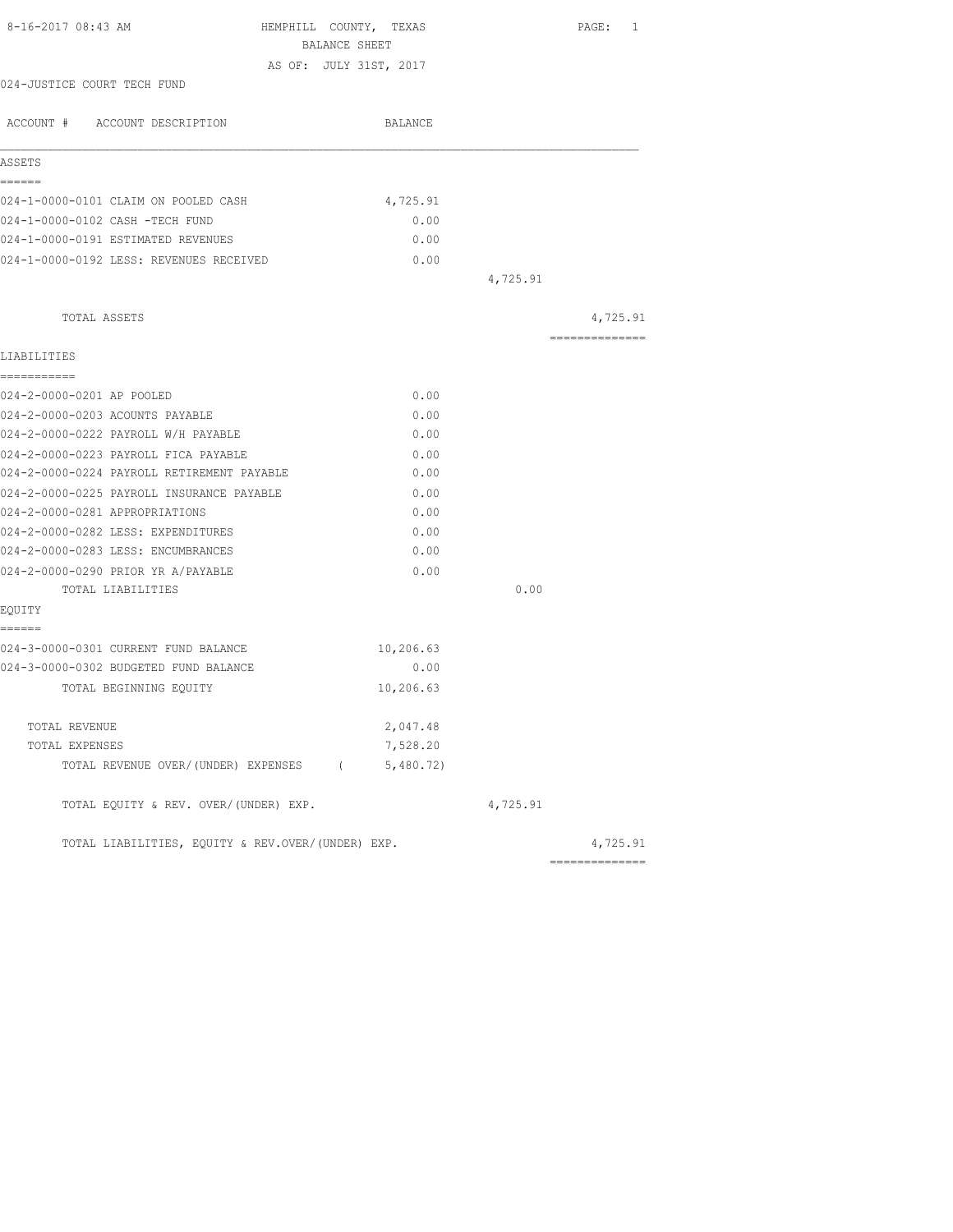| 8-16-2017 08:43 AM                                | HEMPHILL COUNTY, TEXAS<br>BALANCE SHEET | PAGE: 1        |
|---------------------------------------------------|-----------------------------------------|----------------|
|                                                   | AS OF: JULY 31ST, 2017                  |                |
| 029-PRETRIAL INTERVENTION FUN                     |                                         |                |
| ACCOUNT # ACCOUNT DESCRIPTION                     | BALANCE                                 |                |
| ASSETS                                            |                                         |                |
| ======<br>029-1-0000-0101 CLAIM ON POOLED CASH    | 500.00                                  |                |
| 029-1-0000-0102 CASH -PRETRIAL INTERVENTION       | 0.00                                    |                |
| 029-1-0000-0191 ESTIMATED REVENUES                | 0.00                                    |                |
| 029-1-0000-0192 LESS: REVENUES RECEIVED           | 0.00                                    |                |
|                                                   |                                         | 500.00         |
| TOTAL ASSETS                                      |                                         | 500.00         |
| LIABILITIES                                       |                                         | ============== |
| ===========<br>029-2-0000-0201 AP POOLED          | 0.00                                    |                |
| 029-2-0000-0203 ACCOUNTS PAYABLE                  | 0.00                                    |                |
| 029-2-0000-0281 APPROPRIATIONS                    | 0.00                                    |                |
| 029-2-0000-0282 LESS: EXPENDITURES                | 0.00                                    |                |
| 029-2-0000-0283 LESS: ENCUMBRANCES                | 0.00                                    |                |
| 029-2-0000-0290 PRIOR YR A/PAYABLE                | 0.00                                    |                |
| TOTAL LIABILITIES<br>EQUITY                       |                                         | 0.00           |
| ======                                            |                                         |                |
| 029-3-0000-0301 CURRENT FUND BALANCE              | 0.00                                    |                |
| 029-3-0000-0302 BUDGETED FUND BALANCE             | 0.00                                    |                |
| TOTAL BEGINNING EQUITY                            | 0.00                                    |                |
| TOTAL REVENUE                                     | 500.00                                  |                |
| TOTAL EXPENSES                                    | 0.00                                    |                |
| TOTAL REVENUE OVER/(UNDER) EXPENSES               | 500.00                                  |                |
| TOTAL EQUITY & REV. OVER/(UNDER) EXP.             |                                         | 500.00         |
| TOTAL LIABILITIES, EQUITY & REV.OVER/(UNDER) EXP. |                                         | 500.00         |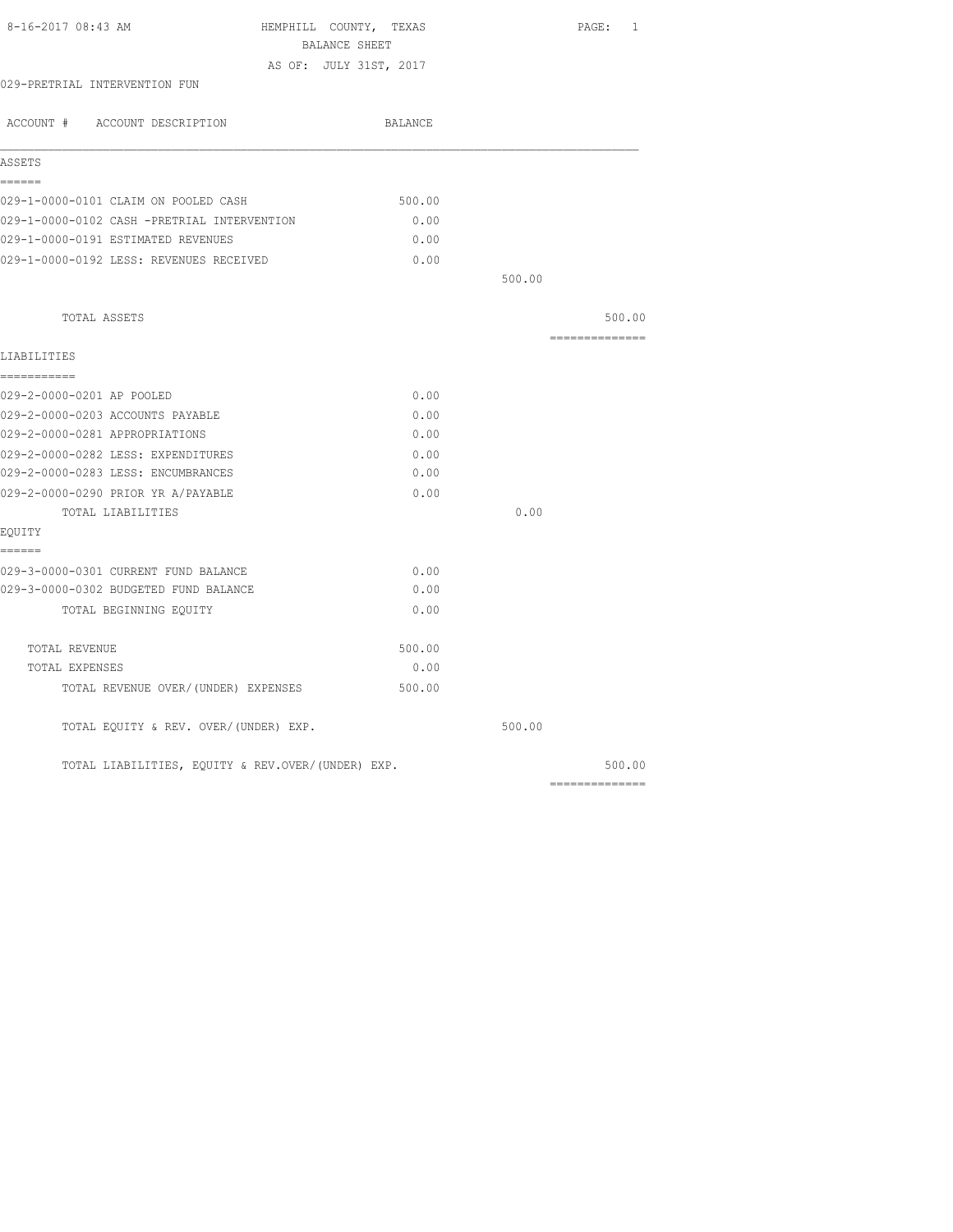| 8-16-2017 08:43 AM                                | HEMPHILL COUNTY, TEXAS<br>BALANCE SHEET |           | PAGE: 1        |
|---------------------------------------------------|-----------------------------------------|-----------|----------------|
|                                                   | AS OF: JULY 31ST, 2017                  |           |                |
| 032-CHK COLLECTION/CO ATTY                        |                                         |           |                |
| ACCOUNT # ACCOUNT DESCRIPTION                     | BALANCE                                 |           |                |
| ASSETS                                            |                                         |           |                |
| ======<br>032-1-0000-0101 CLAIM ON POOLED CASH    | 17,485.88                               |           |                |
| 032-1-0000-0102 CASH - CHECK COLLECTION/CO ATT    | 0.00                                    |           |                |
| 032-1-0000-0103 PETTY CASH                        | 0.00                                    |           |                |
| 032-1-0000-0105 PETTY CASH-CO ATTY                | 100.00                                  |           |                |
| 032-1-0000-0191 ESTIMATED REVENUES                | 0.00                                    |           |                |
| 032-1-0000-0192 LESS: REVENUES RECEIVED           | 0.00                                    |           |                |
|                                                   |                                         | 17,585.88 |                |
| TOTAL ASSETS                                      |                                         |           | 17,585.88      |
| LIABILITIES                                       |                                         |           | -------------- |
| -----------<br>032-2-0000-0201 AP POOLED          | 0.00                                    |           |                |
| 032-2-0000-0203 ACCOUNTS PAYABLE                  | 0.00                                    |           |                |
| 032-2-0000-0281 APPROPRIATIONS                    | 0.00                                    |           |                |
| 032-2-0000-0282 LESS: EXPENDITURES                | 0.00                                    |           |                |
| 032-2-0000-0283 LESS: ENCUMBRANCES                | 0.00                                    |           |                |
| 032-2-0000-0290 PRIOR YR A/PAYABLE                | 0.00                                    |           |                |
| TOTAL LIABILITIES                                 |                                         | 0.00      |                |
| EQUITY<br>======                                  |                                         |           |                |
| 032-3-0000-0301 CURRENT FUND BALANCE              | 18,356.82                               |           |                |
| 032-3-0000-0302 BUDGETED FUND BALANCE             | 0.00                                    |           |                |
| TOTAL BEGINNING EQUITY                            | 18,356.82                               |           |                |
| TOTAL REVENUE                                     | 676.00                                  |           |                |
| TOTAL EXPENSES                                    | 1,446.94                                |           |                |
| TOTAL REVENUE OVER/(UNDER) EXPENSES (             | 770.94)                                 |           |                |
| TOTAL EQUITY & REV. OVER/(UNDER) EXP.             |                                         | 17,585.88 |                |
| TOTAL LIABILITIES, EQUITY & REV.OVER/(UNDER) EXP. |                                         |           | 17,585.88      |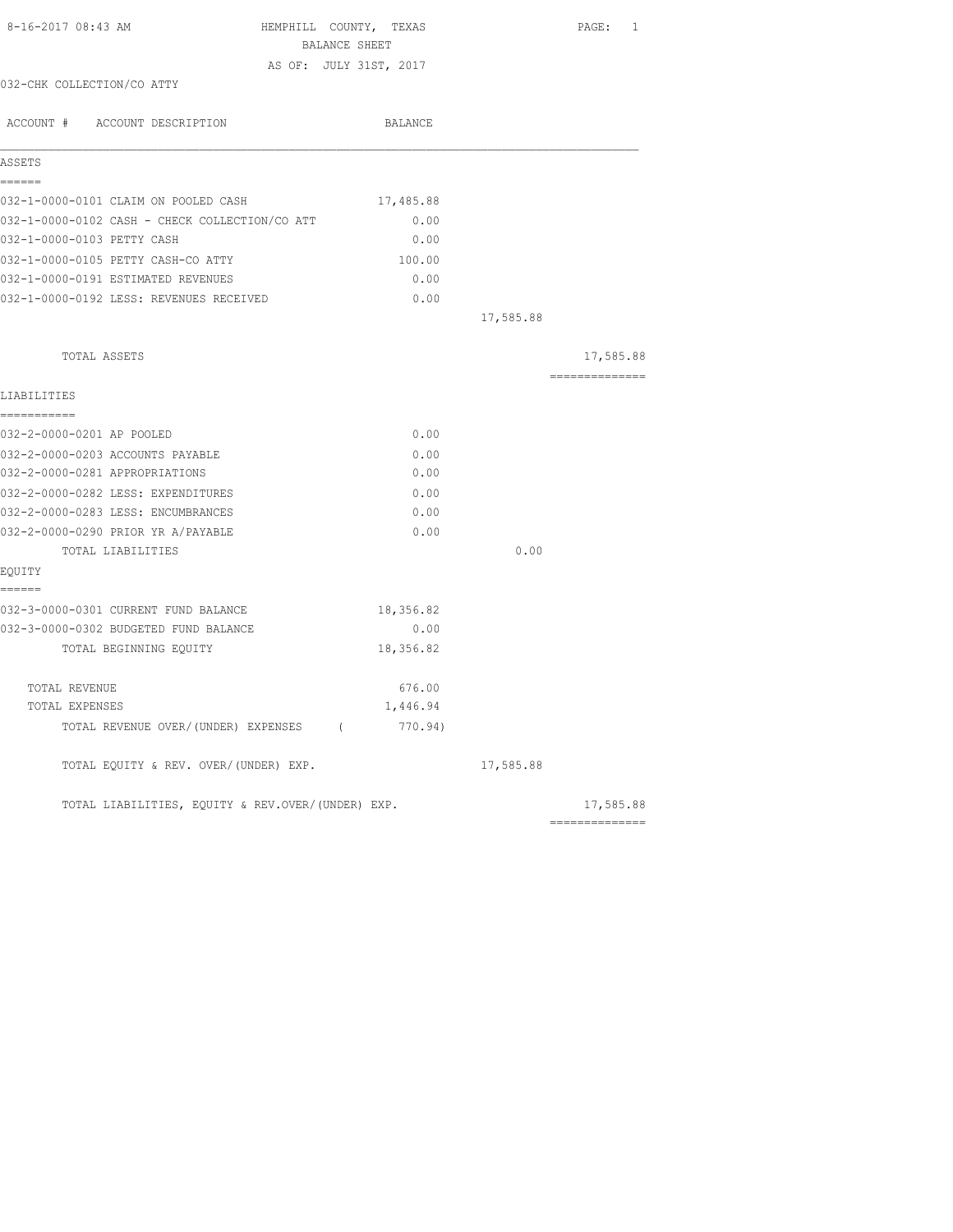| 8-16-2017 08:43 AM<br>HEMPHILL COUNTY, TEXAS<br>BALANCE SHEET |          |          | $\mathtt{PAGE}$ :<br>1 |
|---------------------------------------------------------------|----------|----------|------------------------|
|                                                               |          |          |                        |
| AS OF: JULY 31ST, 2017<br>036-ANNUAL LEOSE/LAW                |          |          |                        |
| ACCOUNT # ACCOUNT DESCRIPTION                                 | BALANCE  |          |                        |
| ASSETS                                                        |          |          |                        |
| ======                                                        |          |          |                        |
| 036-1-0000-0101 CLAIM ON POOLED CASH                          | 9,080.70 |          |                        |
| 036-1-0000-0102 CASH - ANNUAL LEOSE/LAW                       | 0.00     |          |                        |
| 036-1-0000-0191 ESTIMATED REVENUES                            | 0.00     |          |                        |
| 036-1-0000-0192 LESS: REVENUES RECEIVED                       | 0.00     |          |                        |
|                                                               |          | 9,080.70 |                        |
| TOTAL ASSETS                                                  |          |          | 9,080.70               |
| LIABILITIES                                                   |          |          | ==============         |
| ===========<br>036-2-0000-0201 AP POOLED                      | 0.00     |          |                        |
| 036-2-0000-0203 ACOUNTS PAYABLE                               | 0.00     |          |                        |
| 036-2-0000-0222 PAYROLL W/H PAYABLE                           | 0.00     |          |                        |
| 036-2-0000-0223 PAYROLL FICA PAYABLE                          | 0.00     |          |                        |
| 036-2-0000-0224 PAYROLL RETIREMENT PAYABLE                    | 0.00     |          |                        |
| 036-2-0000-0225 PAYROLL INSURANCE PAYABLE                     | 0.00     |          |                        |
| 036-2-0000-0281 APPROPRIATIONS                                | 0.00     |          |                        |
| 036-2-0000-0282 LESS: EXPENDITURES                            | 0.00     |          |                        |
| 036-2-0000-0283 LESS: ENCUMBRANCES                            | 0.00     |          |                        |
| 036-2-0000-0290 PRIOR YR A/PAYABLE                            | 0.00     |          |                        |
| TOTAL LIABILITIES                                             |          | 0.00     |                        |
| EQUITY<br>======                                              |          |          |                        |
| 036-3-0000-0301 CURRENT FUND BALANCE                          | 7,459.24 |          |                        |
| 036-3-0000-0302 BUDGETED FUND BALANCE                         | 0.00     |          |                        |
| TOTAL BEGINNING EQUITY                                        | 7,459.24 |          |                        |
| TOTAL REVENUE                                                 | 1,621.46 |          |                        |
| TOTAL EXPENSES                                                | 0.00     |          |                        |
| TOTAL REVENUE OVER/(UNDER) EXPENSES                           | 1,621.46 |          |                        |
| TOTAL EQUITY & REV. OVER/(UNDER) EXP.                         |          | 9,080.70 |                        |
| TOTAL LIABILITIES, EOUITY & REV.OVER/(UNDER) EXP.             |          |          | 9,080.70               |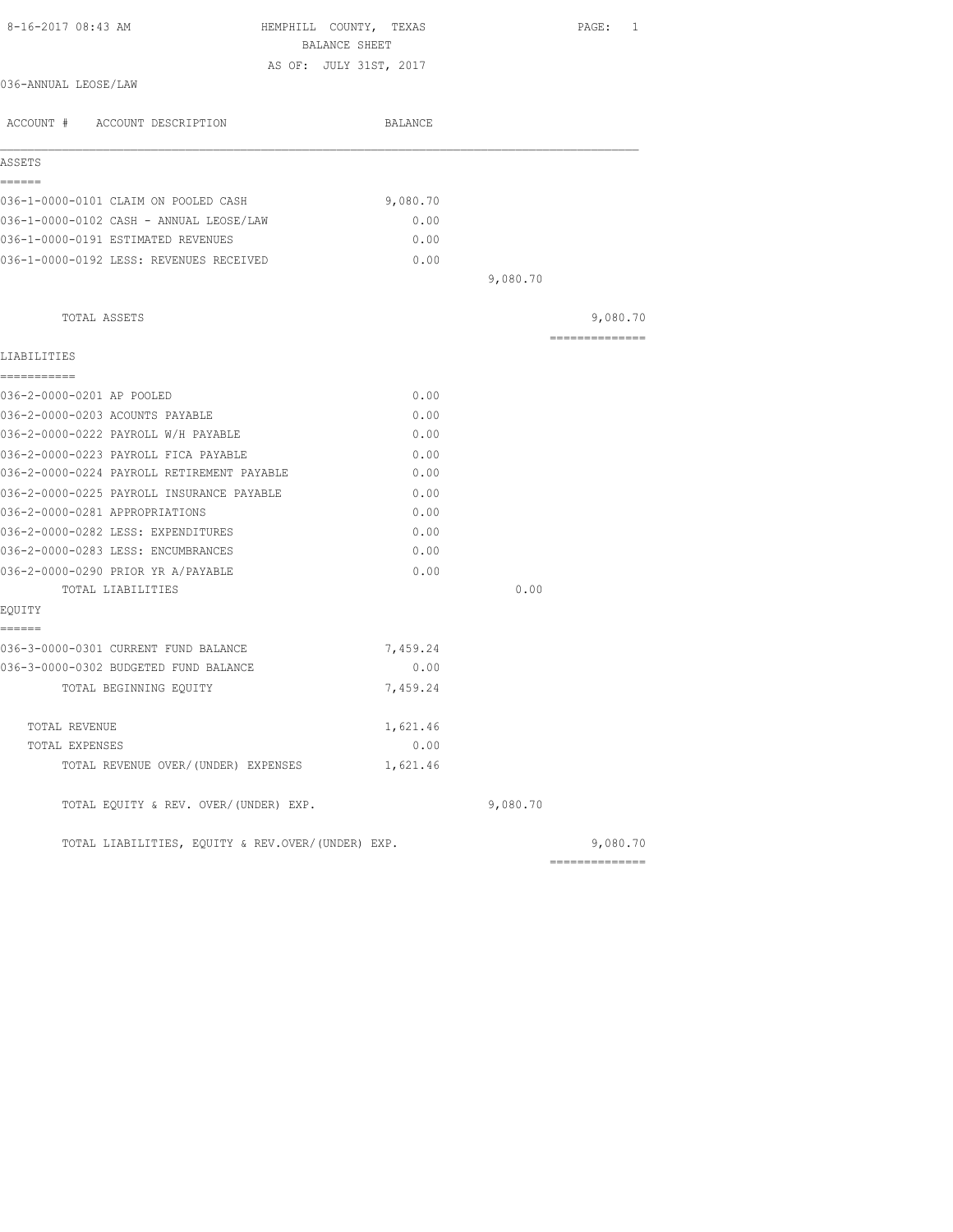| 8-16-2017 08:43 AM                                | HEMPHILL COUNTY, TEXAS                  |           | PAGE: 1         |
|---------------------------------------------------|-----------------------------------------|-----------|-----------------|
|                                                   | BALANCE SHEET<br>AS OF: JULY 31ST, 2017 |           |                 |
| 046-SCAAP                                         |                                         |           |                 |
| ACCOUNT # ACCOUNT DESCRIPTION                     | BALANCE                                 |           |                 |
| ASSETS                                            |                                         |           |                 |
| ------                                            |                                         |           |                 |
| 046-1-0000-0101 CLAIM ON POOLED CASH              | 65,265.58                               |           |                 |
| 046-1-0000-0102 CASH - SCAAP                      | 0.00                                    |           |                 |
| 046-1-0000-0191 ESTIMATED REVENUES                | 0.00                                    |           |                 |
| 046-1-0000-0192 LESS: REVENUES RECEIVED           | 0.00                                    | 65,265.58 |                 |
|                                                   |                                         |           |                 |
| TOTAL ASSETS                                      |                                         |           | 65,265.58       |
|                                                   |                                         |           | ==============  |
| LIABILITIES                                       |                                         |           |                 |
| -----------<br>046-2-0000-0201 AP POOLED          | 0.00                                    |           |                 |
| 046-2-0000-0203 ACOUNTS PAYABLE                   | 0.00                                    |           |                 |
| 046-2-0000-0222 PAYROLL W/H PAYABLE               | 0.00                                    |           |                 |
| 046-2-0000-0223 PAYROLL FICA PAYABLE              | 0.00                                    |           |                 |
| 046-2-0000-0224 PAYROLL RETIREMENT PAYABLE        | 0.00                                    |           |                 |
| 046-2-0000-0225 PAYROLL INSURANCE PAYABLE         | 0.00                                    |           |                 |
| 046-2-0000-0281 APPROPRIATIONS                    | 0.00                                    |           |                 |
| 046-2-0000-0282 LESS: EXPENDITURES                | 0.00                                    |           |                 |
| 046-2-0000-0283 LESS: ENCUMBRANCES                | 0.00                                    |           |                 |
| TOTAL LIABILITIES                                 |                                         | 0.00      |                 |
| EQUITY                                            |                                         |           |                 |
| ======                                            |                                         |           |                 |
| 046-3-0000-0301 CURRENT FUND BALANCE              | 59,529.46                               |           |                 |
| 046-3-0000-0302 BUDGETED FUND BALANCE             | 0.00                                    |           |                 |
| TOTAL BEGINNING EOUITY                            | 59,529.46                               |           |                 |
| TOTAL REVENUE                                     | 7,354.00                                |           |                 |
| TOTAL EXPENSES                                    | 1,617.88                                |           |                 |
| TOTAL REVENUE OVER/(UNDER) EXPENSES               | 5,736.12                                |           |                 |
| TOTAL EQUITY & REV. OVER/(UNDER) EXP.             |                                         | 65,265.58 |                 |
| TOTAL LIABILITIES, EQUITY & REV.OVER/(UNDER) EXP. |                                         |           | 65,265.58       |
|                                                   |                                         |           | --------------- |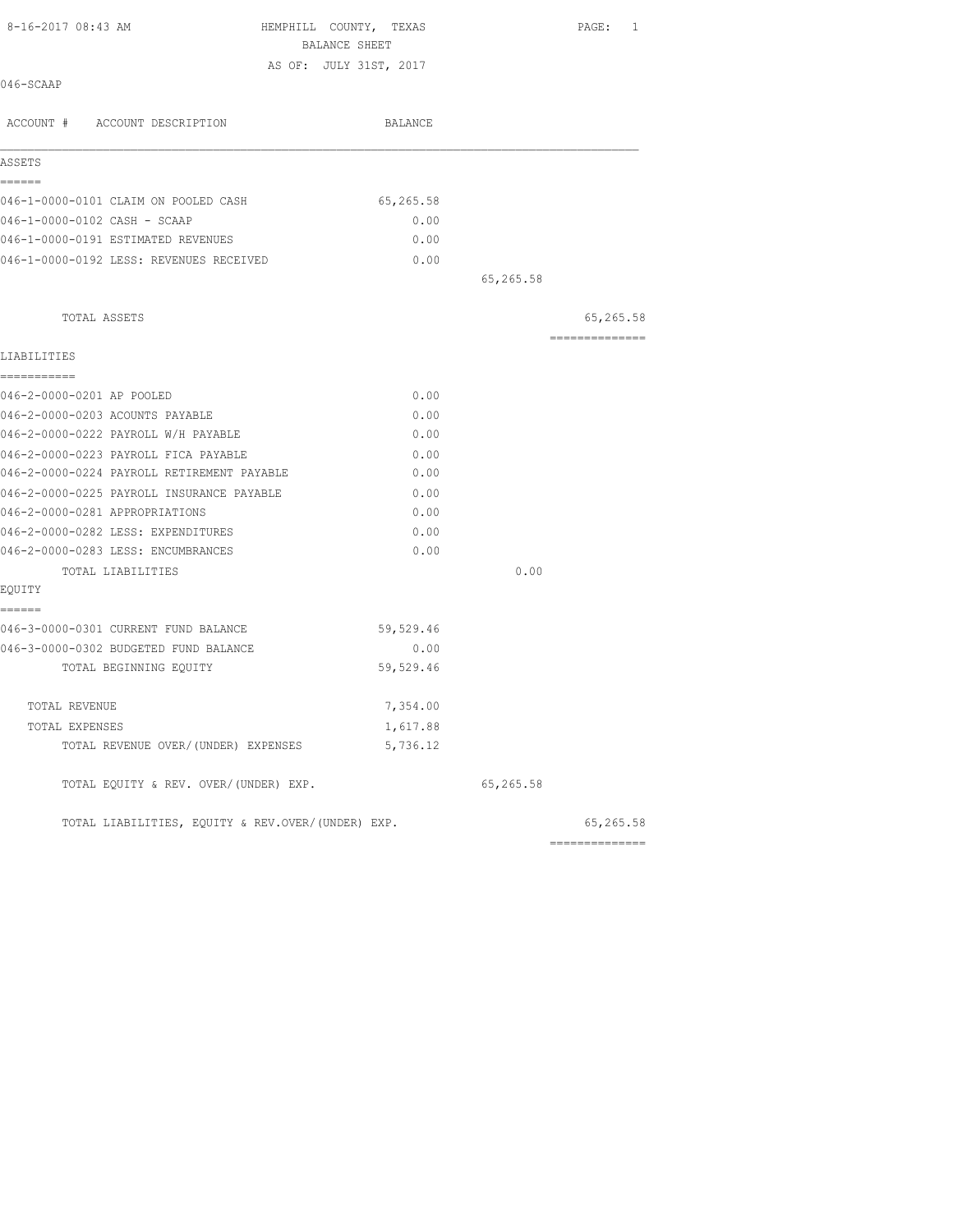| 8-16-2017 08:43 AM                                | HEMPHILL COUNTY, TEXAS |           |           | PAGE: 1                                                                                                                                                                                                                                                                                                                                                                                                                                                                                |  |
|---------------------------------------------------|------------------------|-----------|-----------|----------------------------------------------------------------------------------------------------------------------------------------------------------------------------------------------------------------------------------------------------------------------------------------------------------------------------------------------------------------------------------------------------------------------------------------------------------------------------------------|--|
|                                                   | <b>BALANCE SHEET</b>   |           |           |                                                                                                                                                                                                                                                                                                                                                                                                                                                                                        |  |
|                                                   | AS OF: JULY 31ST, 2017 |           |           |                                                                                                                                                                                                                                                                                                                                                                                                                                                                                        |  |
| 047-SHERIFF COMMISSARY                            |                        |           |           |                                                                                                                                                                                                                                                                                                                                                                                                                                                                                        |  |
| ACCOUNT # ACCOUNT DESCRIPTION                     |                        | BALANCE   |           |                                                                                                                                                                                                                                                                                                                                                                                                                                                                                        |  |
| ASSETS                                            |                        |           |           |                                                                                                                                                                                                                                                                                                                                                                                                                                                                                        |  |
| ------<br>047-1-0000-0101 SHERIFF COMMISSARY      |                        | 10,875.39 |           |                                                                                                                                                                                                                                                                                                                                                                                                                                                                                        |  |
| 047-1-0000-0102 CASH-SHERIFF COMMISSARY           |                        | 0.00      |           |                                                                                                                                                                                                                                                                                                                                                                                                                                                                                        |  |
|                                                   |                        |           | 10,875.39 |                                                                                                                                                                                                                                                                                                                                                                                                                                                                                        |  |
| TOTAL ASSETS                                      |                        |           |           | 10,875.39                                                                                                                                                                                                                                                                                                                                                                                                                                                                              |  |
|                                                   |                        |           |           | $\begin{array}{cccccccccc} \multicolumn{2}{c}{} & \multicolumn{2}{c}{} & \multicolumn{2}{c}{} & \multicolumn{2}{c}{} & \multicolumn{2}{c}{} & \multicolumn{2}{c}{} & \multicolumn{2}{c}{} & \multicolumn{2}{c}{} & \multicolumn{2}{c}{} & \multicolumn{2}{c}{} & \multicolumn{2}{c}{} & \multicolumn{2}{c}{} & \multicolumn{2}{c}{} & \multicolumn{2}{c}{} & \multicolumn{2}{c}{} & \multicolumn{2}{c}{} & \multicolumn{2}{c}{} & \multicolumn{2}{c}{} & \multicolumn{2}{c}{} & \mult$ |  |
| EQUITY                                            |                        |           |           |                                                                                                                                                                                                                                                                                                                                                                                                                                                                                        |  |
| ======                                            |                        |           |           |                                                                                                                                                                                                                                                                                                                                                                                                                                                                                        |  |
| 047-3-0000-0301 SHERIFF COMMISSARY                |                        | 10,875.39 |           |                                                                                                                                                                                                                                                                                                                                                                                                                                                                                        |  |
| TOTAL BEGINNING EQUITY                            |                        | 10,875.39 |           |                                                                                                                                                                                                                                                                                                                                                                                                                                                                                        |  |
| TOTAL REVENUE                                     |                        | 0.00      |           |                                                                                                                                                                                                                                                                                                                                                                                                                                                                                        |  |
| TOTAL EXPENSES                                    |                        | 0.00      |           |                                                                                                                                                                                                                                                                                                                                                                                                                                                                                        |  |
| TOTAL REVENUE OVER/(UNDER) EXPENSES               |                        | 0.00      |           |                                                                                                                                                                                                                                                                                                                                                                                                                                                                                        |  |
| TOTAL EQUITY & REV. OVER/(UNDER) EXP.             |                        |           | 10,875.39 |                                                                                                                                                                                                                                                                                                                                                                                                                                                                                        |  |
| TOTAL LIABILITIES, EQUITY & REV.OVER/(UNDER) EXP. |                        |           |           | 10,875.39                                                                                                                                                                                                                                                                                                                                                                                                                                                                              |  |
|                                                   |                        |           |           | ==============                                                                                                                                                                                                                                                                                                                                                                                                                                                                         |  |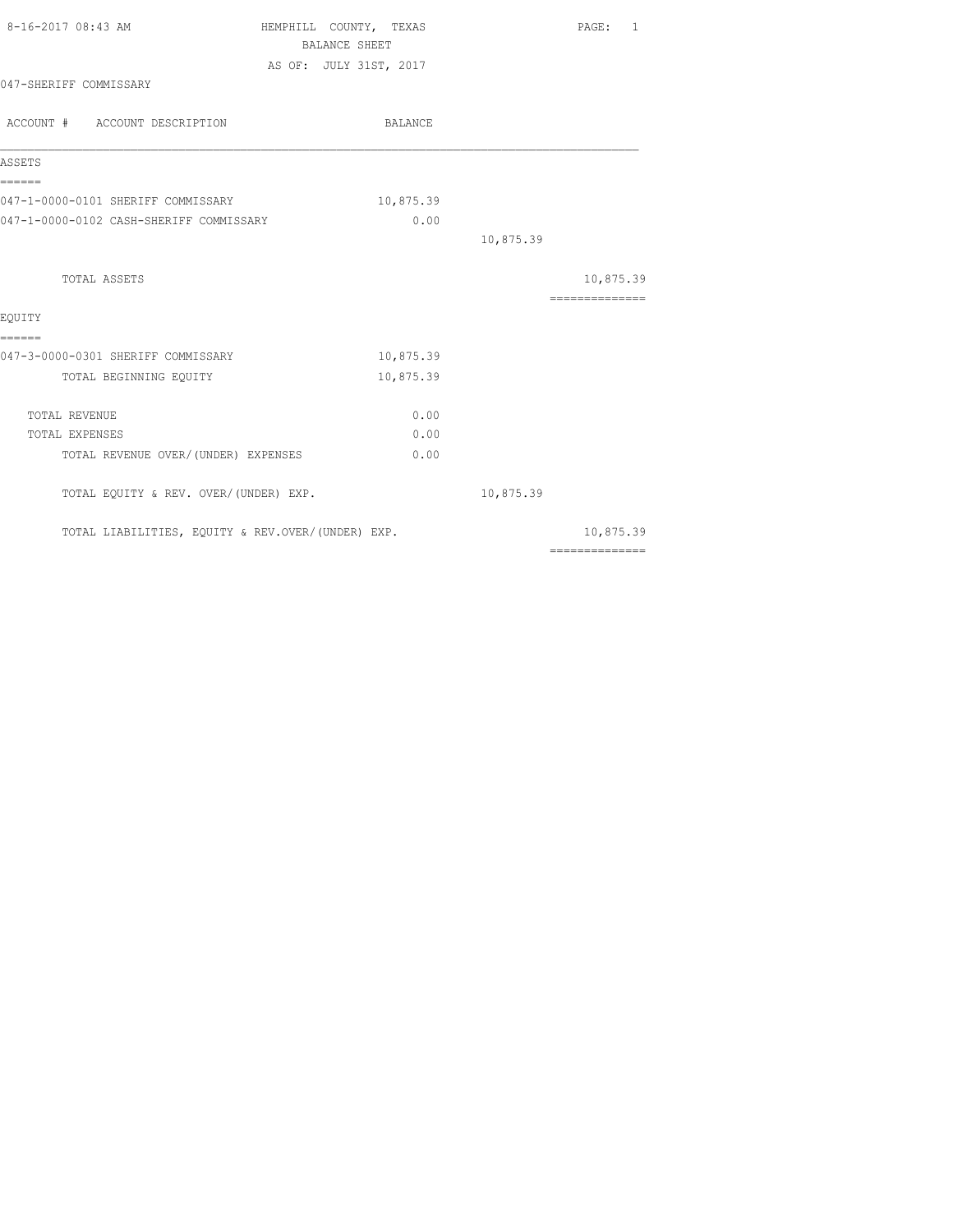| 8-16-2017 08:43 AM                     | HEMPHILL COUNTY, TEXAS<br><b>BALANCE SHEET</b> | PAGE: 1         |
|----------------------------------------|------------------------------------------------|-----------------|
|                                        |                                                |                 |
| 048-SHERIFF SEIZURE                    | AS OF: JULY 31ST, 2017                         |                 |
| ACCOUNT # ACCOUNT DESCRIPTION          | BALANCE                                        |                 |
| ASSETS                                 |                                                |                 |
| ======<br>048-1-0000-0102 CASH         | 5,306.77                                       |                 |
|                                        |                                                | 5,306.77        |
| TOTAL ASSETS                           |                                                | 5,306.77        |
| EQUITY                                 |                                                | --------------- |
|                                        |                                                |                 |
|                                        |                                                |                 |
| ======<br>048-3-0000-0301 FUND BALANCE | 5,306.77                                       |                 |
| TOTAL BEGINNING EQUITY                 | 5,306.77                                       |                 |
| TOTAL REVENUE                          | 0.00                                           |                 |
| TOTAL EXPENSES                         | 0.00                                           |                 |
| TOTAL REVENUE OVER/(UNDER) EXPENSES    | 0.00                                           |                 |

TOTAL LIABILITIES, EQUITY & REV.OVER/(UNDER) EXP. 5,306.77

==============